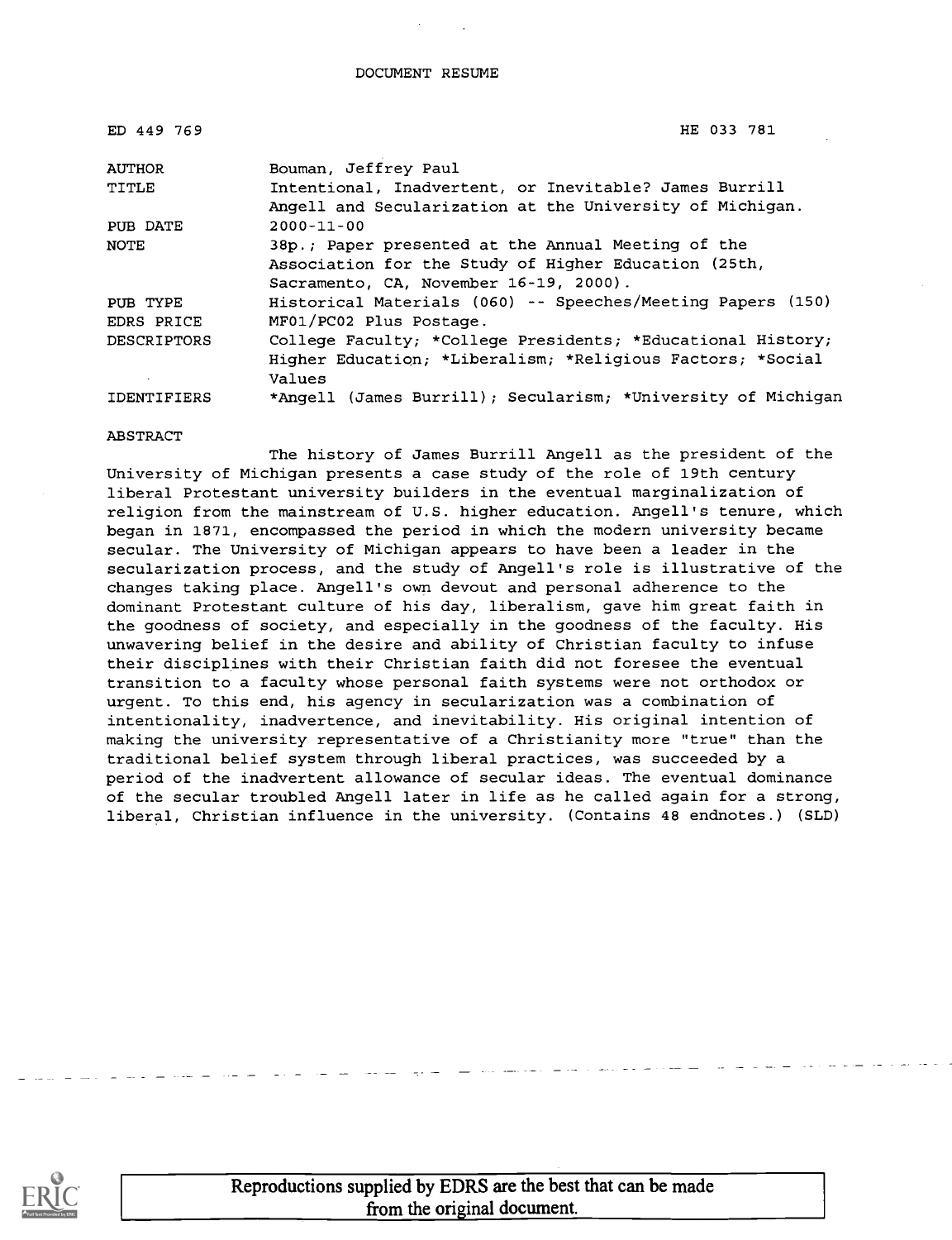$\sim$   $\sim$ 

# Intentional, Inadvertent, or Inevitable?

James Burrill Angell and Secularization at the University of Michigan

### Jeffrey Paul Bouman University of Michigan

## Association for the Study of Higher Education

#### jbouman@umich.edu

November, 2000

PERMISSION TO REPRODUCE AND DISSEMINATE THIS MATERIAL HAS BEEN GRANTED BY

TO THE EDUCATIONAL RESOURCES INFORMATION CENTER (ERIC)

 $\mathbf{1}$ 

U.S. DEPARTMENT OF Office of Educational Research EDUCATION **EDUX INTO IMPROVEMENT CENTER (ERIC)**<br>This document has been reproduced as<br>received from the person or organization<br>originating it.

Minor changes have been made to improve reproduction quality.

Points of view or opinions stated in this<br>document do not necessarily represent<br>official OERI position or policy.



# BEST COPY AVAILABLE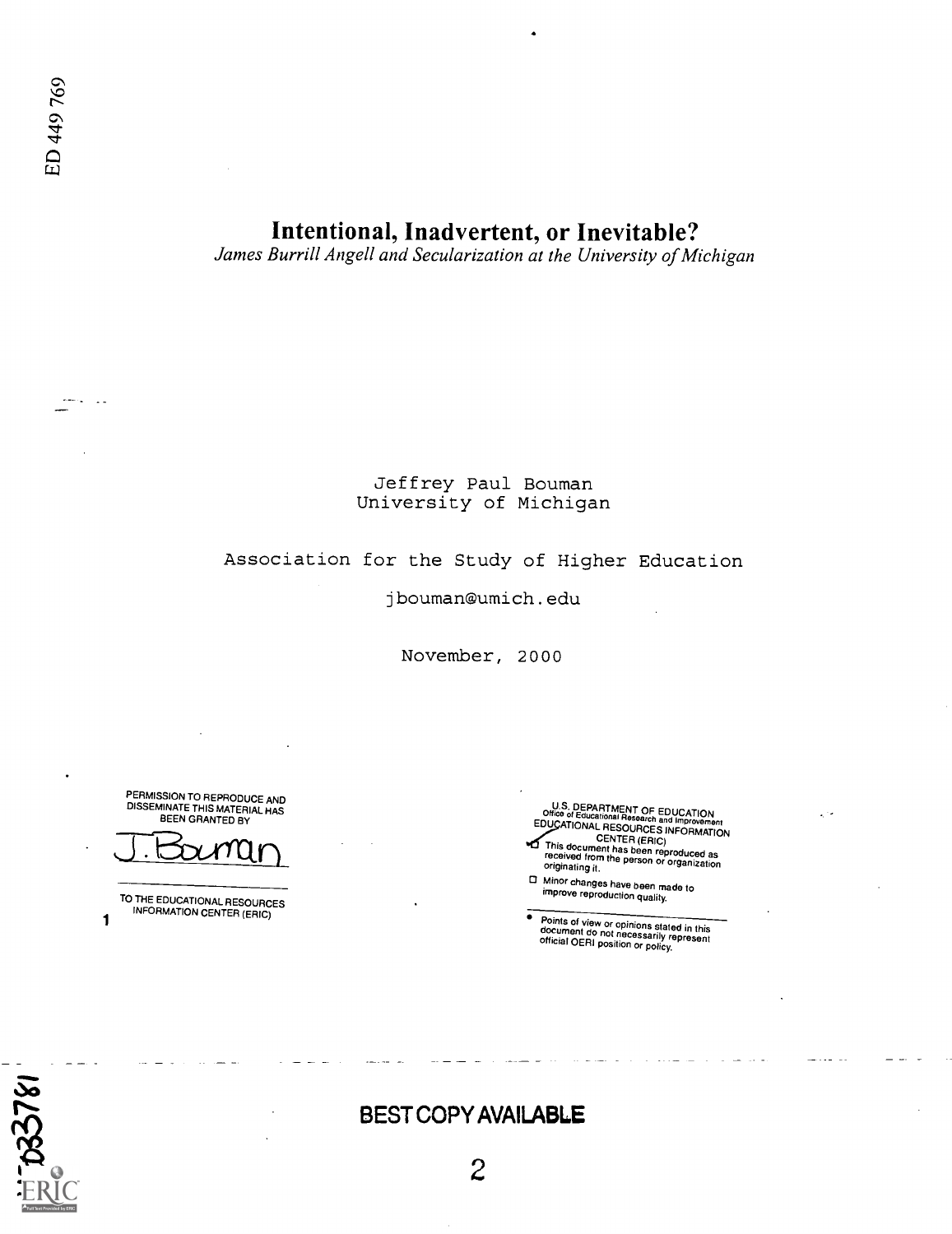"Religion, morality, and knowledge being necessary to good government and the happiness of mankind, schools and the means of education shall forever be encouraged." Article Three, Northwest Ordinance, United States Congressional Act, 1787

#### ccxaccocaccocccocococccocaccocccocccocccocococococococccocccccocccocococococococccococccaccocccoccc Introduction

President James Burrill Angell and the University of Michigan present a unique and relevant case study into an ongoing discussion of the role of nineteenth-century liberal Protestant -- -university builders in the eventual marginalization of religion from American higher education's mainstream. Ringenberg writes that around the mid-nineteenth century, Michigan " operated as a Christian college by virtually all standards of measurement." He provides the following as evidence: faculty were believers, often clergy; the first two presidents, Tappan and Haven, had ministerial training and explicitly instilled Christian teaching into speeches and sermons; rules were strict and based on a Christian moral code; and the Regents of the University governed from a sense of religious duty.<sup>1</sup> Even though Angell was the first Michigan president without formal theological training, his religious faith is likely remembered as the most influential of the three early presidents in terms of how it affected his presidency.<sup>2</sup>

A forerunner of the state university movement, Michigan was a bellwether for other new universities, innovating such practices as the standardization of state-funding for higher education, the development of a high school accreditation system, and the use of the seminar method in place of the traditional lecture and recitation. Michigan's enrollment grew rapidly,



2 3/4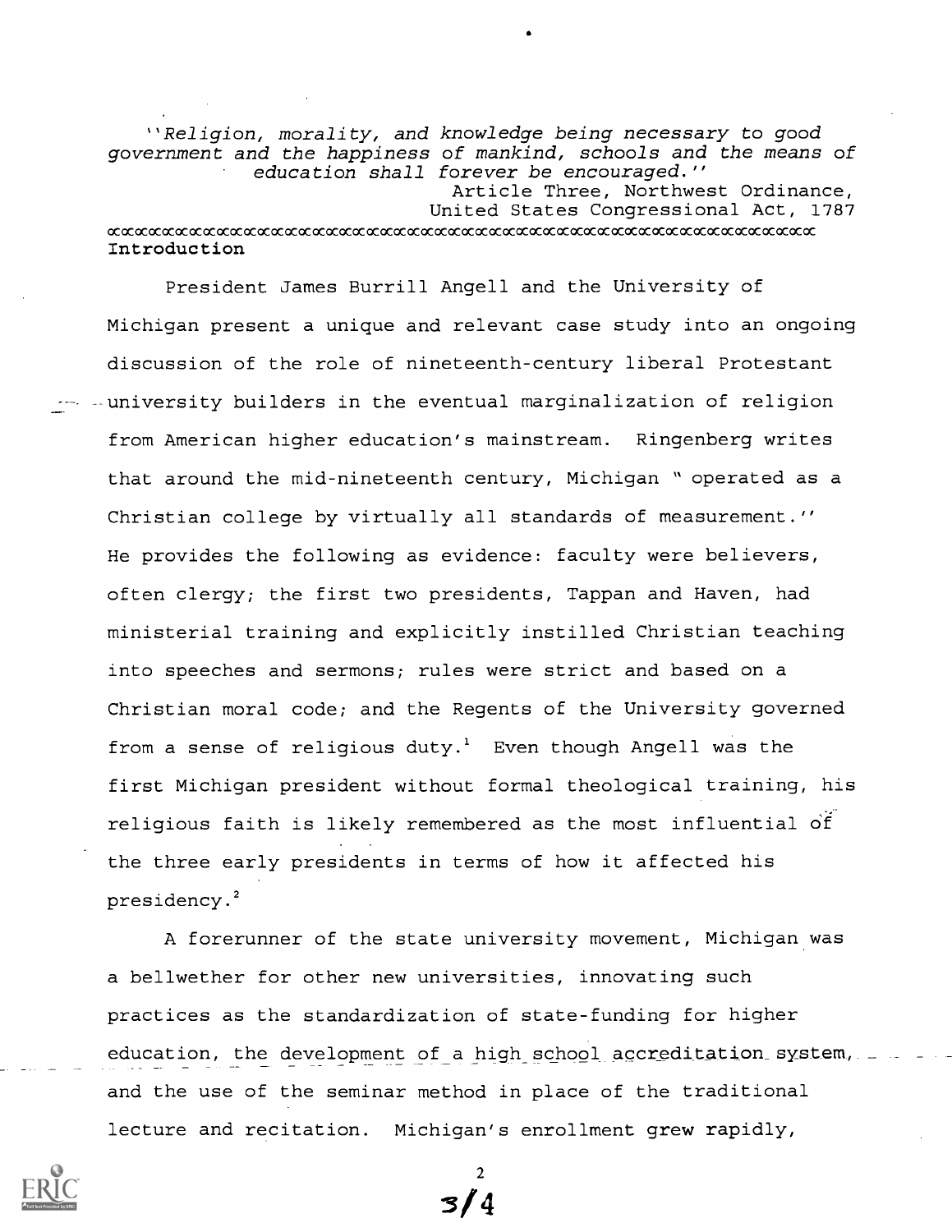drawing even with counterpart private institutions in the East within its first quarter century. Angell's attempt to fuse nonsectarian protestant principles with state education in Michigan became a model for developing state universities in the West.

Despite this attempt, Angell's tenure encompassed the period during which the modern university, by most accounts, became fully secular.<sup>3</sup> Except for a basic disagreement in the interpretation of what is meant by the term "secular," there is little evidence that the University of Michigan departed from this national trend.<sup>4</sup> Indeed, the evidence indicates that as in other arenas, Michigan was a leader in the secularization process.

Little or nothing has been written about James Burrill Angell in terms of his role in this increasingly disputed phenomenon in higher education, the process by which nonsectarian liberal-Protestant university builders altered the old-time college into a research-oriented, value-free university .<sup>5</sup> What has been written tends to either write him off as irrelevant in this process and thereby uninteresting, or to place him in a block of his peer university leaders, overlooking his unique role as a bridge between old and new, a superlative example of a leader with ideas pulling in decidedly competing directions.<sup>6</sup>

Angell was not a member of the old guard, those who were defenders of the classical curriculum and the unquestioned role of revealed religion- in the curricular life of institutions of higher learning. But he was sympathetic, having been educated at

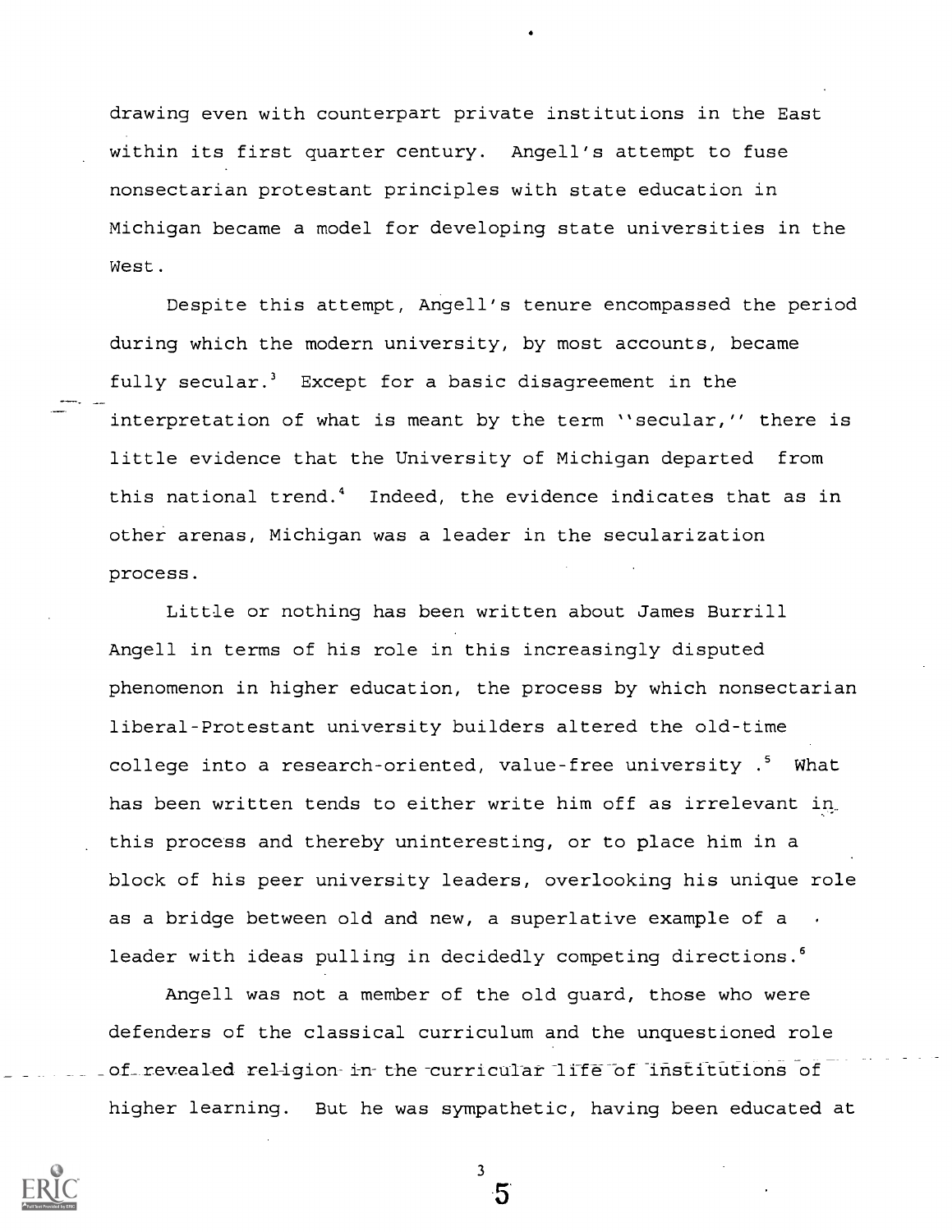Francis Wayland's Brown of the 1840s. And while he is easily identifiable as a leading liberal Protestant, he was also not exclusively an advocate of the liberal Protestant ideology which unseated a traditionally religious dominant establishment. His views on the importance of Protestant Christianity, especially in the lives of his faculty as it pertained to their influence on students, were too identifiable as traditional to place him as firmly within liberal Protestantism as, say, a Charles Eliot at Harvard. And he is clearly not a complete progressive reformer, as evidenced by his strong concern in his later years for the loss of a unifying reliance on religion and its fruit as the bedrock of the university's purpose.

Angell represents his time perhaps as well as any of his contemporaries, embodying developments that were characteristic of the period. Beginning with eager changes wrought at the hands of robust, reform-minded young university presidents, his era evolved into years of observing the rise of specialization, professionalization, and value-free science and the resultant chipping away at a unity of knowledge Angell assumed under a divine rubric. Angell made efforts to stem the tide of science superseding religion, but only in conciliatory ways that demonstrated his desire to wed the two rather than see a victory of one over the other. Toward the end of his career, Angell made numerous indications that he was concerned for the future of the state of affairs in higher education as they related to the place of religion within the academy.<sup>7</sup> The development of Angell's thought process and his multi-faceted allegiance makes him a key



4

BEST COPY AVAILABLE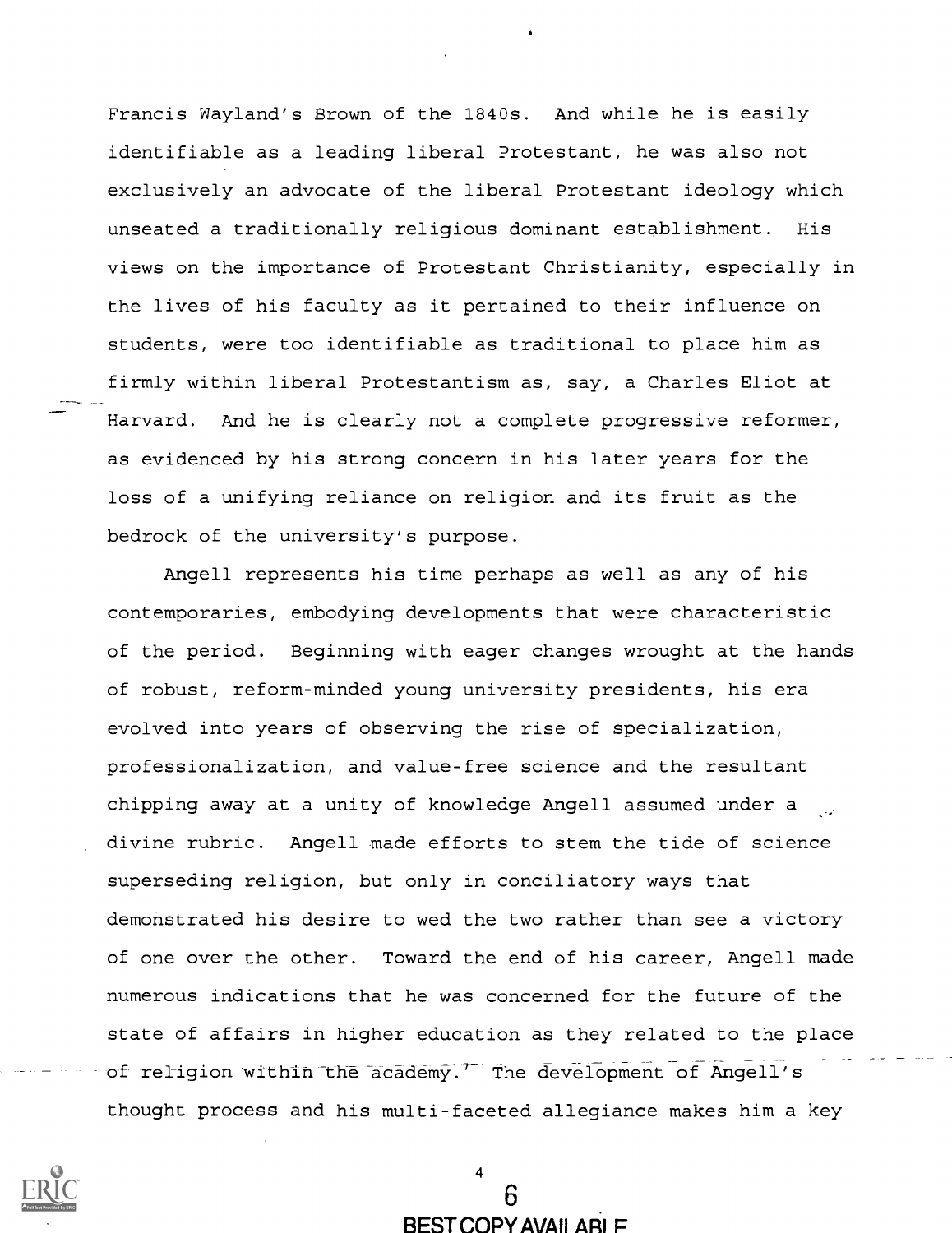source of information regarding the role of individuals in the process by which religious influence underwent such a profound transformation during the latter half of the nineteenth century.

Was Angell aware of his role in the marginalization of religion from the heart of the university? Was the process by which religion moved to the periphery and out of the curriculum at Michigan actually part of his grand, liberal Protestant plan? Or were the consequences of his marginalizing policies largely inadvertent repercussions of a benign "methodological secularization?"<sup>8</sup> Did Angell and his contemporaries fail in their attempts to reconcile religion and science? To the extent that he had any influence at all, was Angell's participation in the secularization of higher education intentional, inadvertent or inevitable?

President Angell was fond of quoting the third article of the Northwest Ordinance (1787), one of four seminal congressional documents. The article stated, "Religion, morality, and knowledge being necessary to good government and the happiness of mankind, schools and the means of education shall forever be encouraged." This passage served as the guiding principle in the post-revolutionary establishment of public education in the developing frontier states such as Michigan. Employing the three hallmarks of the passage, religion, morality, and knowledge, this essay analyzes Angell's agency in the secularization process at the University of Michigan. The essay will examine three events during the Angell presidency; his 1871 inaugural pronouncement that the University of Michigan, as well as the State of

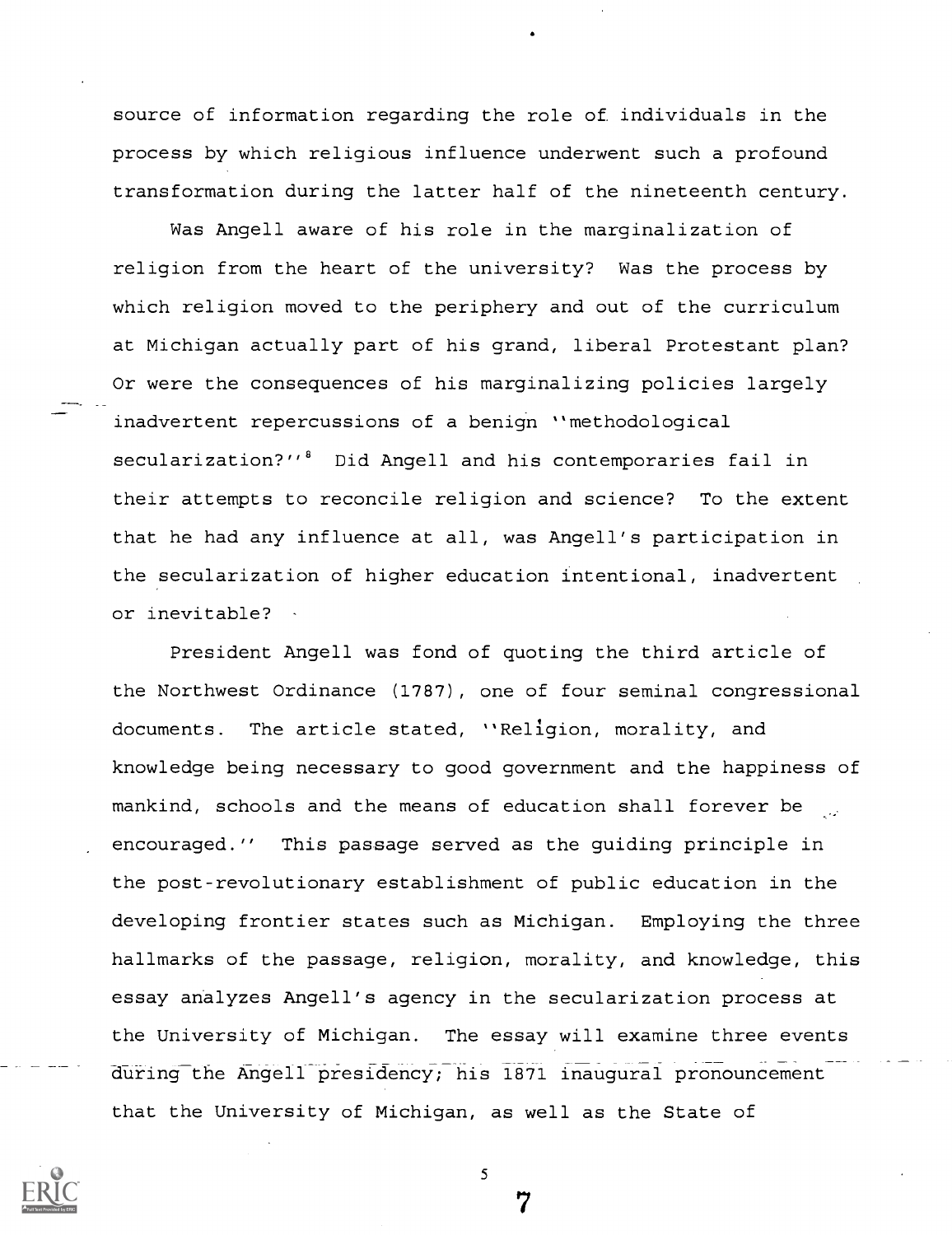Michigan, were "Christian" institutions; the abolition of compulsory chapel within a year of his arrival; and the establishment of the Graduate School in 1891. These events will serve as guideposts in the analysis of his intentionality and influence.

#### Agency in Secularization: Exploring Alternate Views

Historians of education typically regard the nineteenth century in American higher education as a period of momentous religious and philosophical transition.<sup>9</sup> While the same could undoubtedly be said of most centuries, the difference between the nineteenth and other centuries is the degree to which the entire higher education enterprise was essentially reinvented from oldtime college to modern university. To summarize this shift broadly, the old time college was fundamentally a religious academic institution and the modern university became an increasingly "value-free" academic institution. Modernism and its adherents within the university effectively drove a wedge between the religious values of the college ideal and the research emphases of. the "true" universities.

In recent years, traditional explanations for this profound shift, often referred to as "secularization,"<sup>10</sup> have been increasingly contested, especially in an emerging revisionist literature unwilling to accept such simplistic explanations as those given by noted conventional historians of higher education." Traditional historians pointed out that many national and global events such as the European Enlightenment,

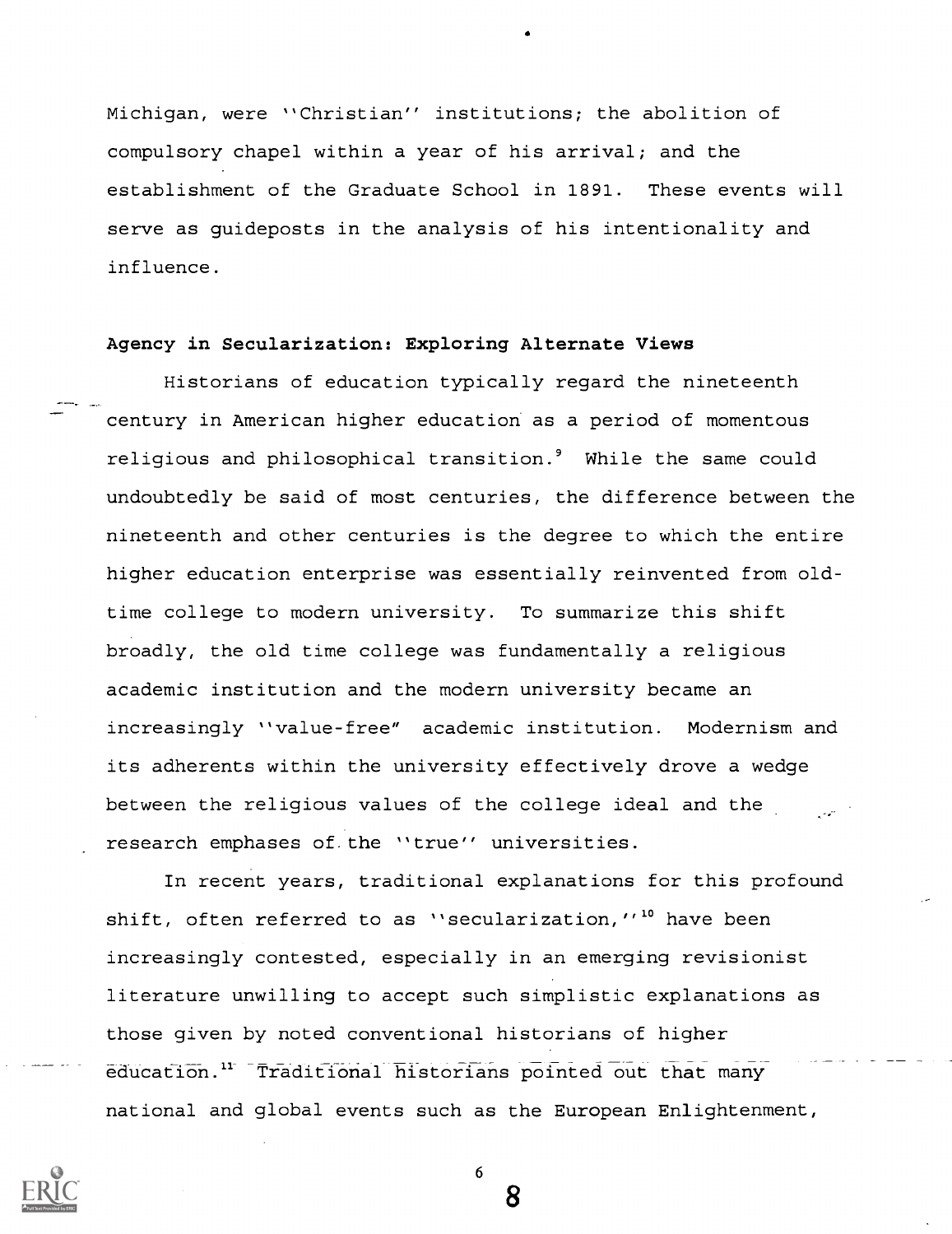American independence, population expansion, urbanization, industrialization, the Civil War, the abolition of slavery, and particularly the rise of empirical science stood out as key precursors to the philosophical changes in higher education taking place between 1860 and 1900. Society was simply becoming more complex and diverse. For traditional historians, the process of secularization resulting from inevitable historical forces was a foregone conclusion. Along with diversity and growth of such magnitude, secularization was plainly inevitable. Ringenberg, however, points out that although it may be logical to parallel secularization within the academy with societal secularization, the two have not been exactly parallel. While ante-bellum higher education was more religious than society in. general, twentieth century secularized higher education is generally more secular than society. $12$ 

Revisionists such as George Marsden and Julie Reuben have primarily disagreed with traditionalist interpretations on the source and nature of the shift, rather than arguing against the historicity of the drift toward secularization. Where traditional historians have de-personalized the historical process, crediting large shifts such as secularization to impersonal and inevitable forces, recent scholarship has more carefully pointed out that there were, indeed, historical actors involved, and these were primarily Protestant societal leaders of varying stripes.

The irony of the suggestion that religious academic leaders were largely responsible, however inadvertently, for the

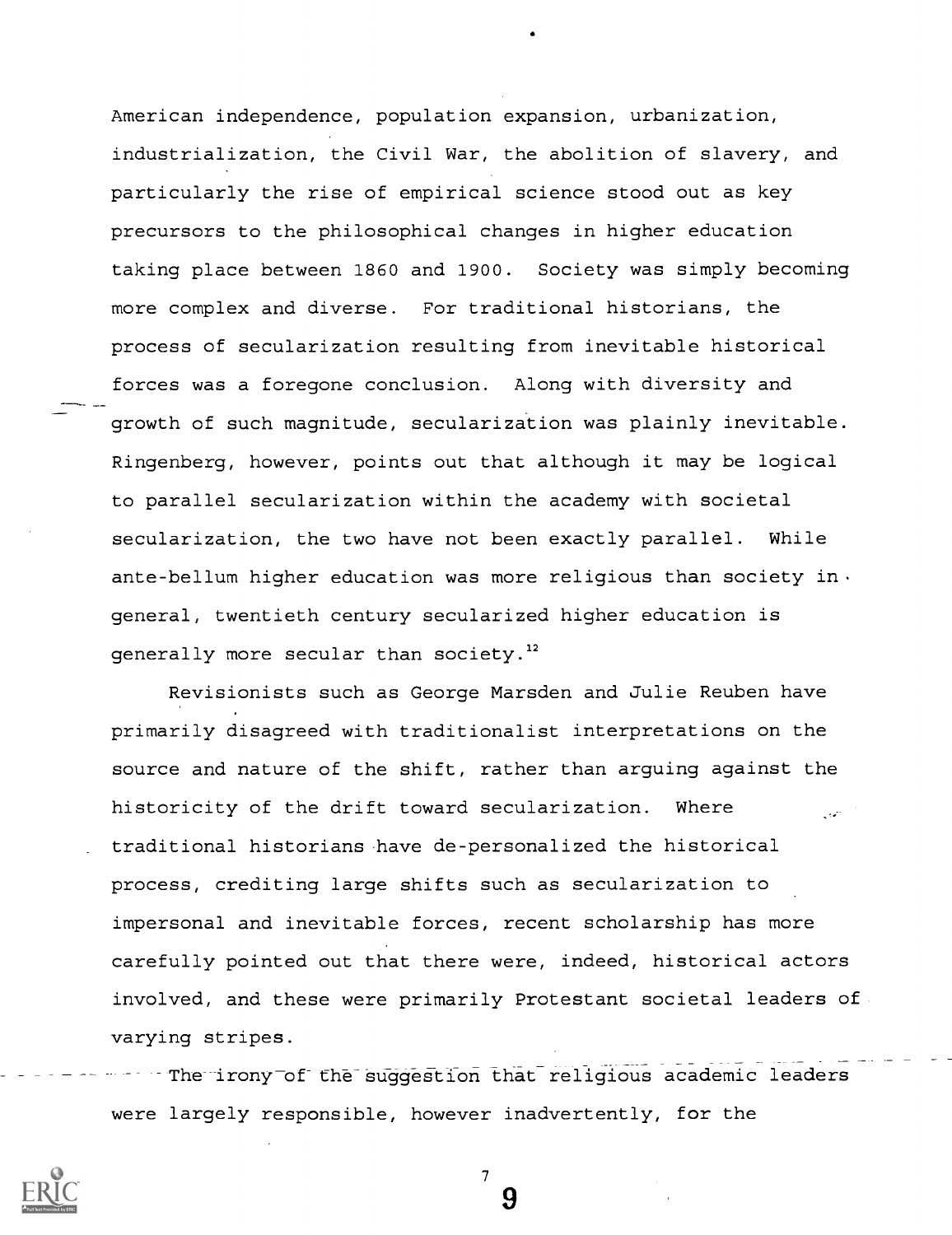marginalization of religion from the academy is of principle interest in this essay. Marsden suggests that it was a "methodological secularization" that opened the door to a more "ideological secularization." He describes methodological secularization by using the example of pious Christian scientists who, upon entering the laboratory, were expected to "leave their religious beliefs at the door, even if they had prayed God to bless their work and came from their discoveries praising God for his work."<sup>13</sup> The social sciences were not immune to this secularization, indeed, some have argued that secularization was more aggressively courted in social sciences than in hard sciences.<sup>14</sup>

In contrast to the traditional "inevitability" theory of secularization, Marsden makes the case that secularization occurred in large part at the hands of devout believers in a new, more liberal Protestantism, rather than as the loss of any war with science on the part of religion. In his view science and religion, especially the religion of the liberal Protestants, were closely intertwined, with pious university builders relying on empirical science to lead society to a greater understanding of God's truth. As the ideals of liberal Protestantism advanced, the use of the term "Christian" to describe institutions and their leaders came to be more a ceremonial than an actual reference to specific belief systems. Marsden offers a wry comparison between traditional religious beliefs in this new paradigm and "grandparents in an upwardly mobile family, tolerated, and sometimes respected because of their service in



8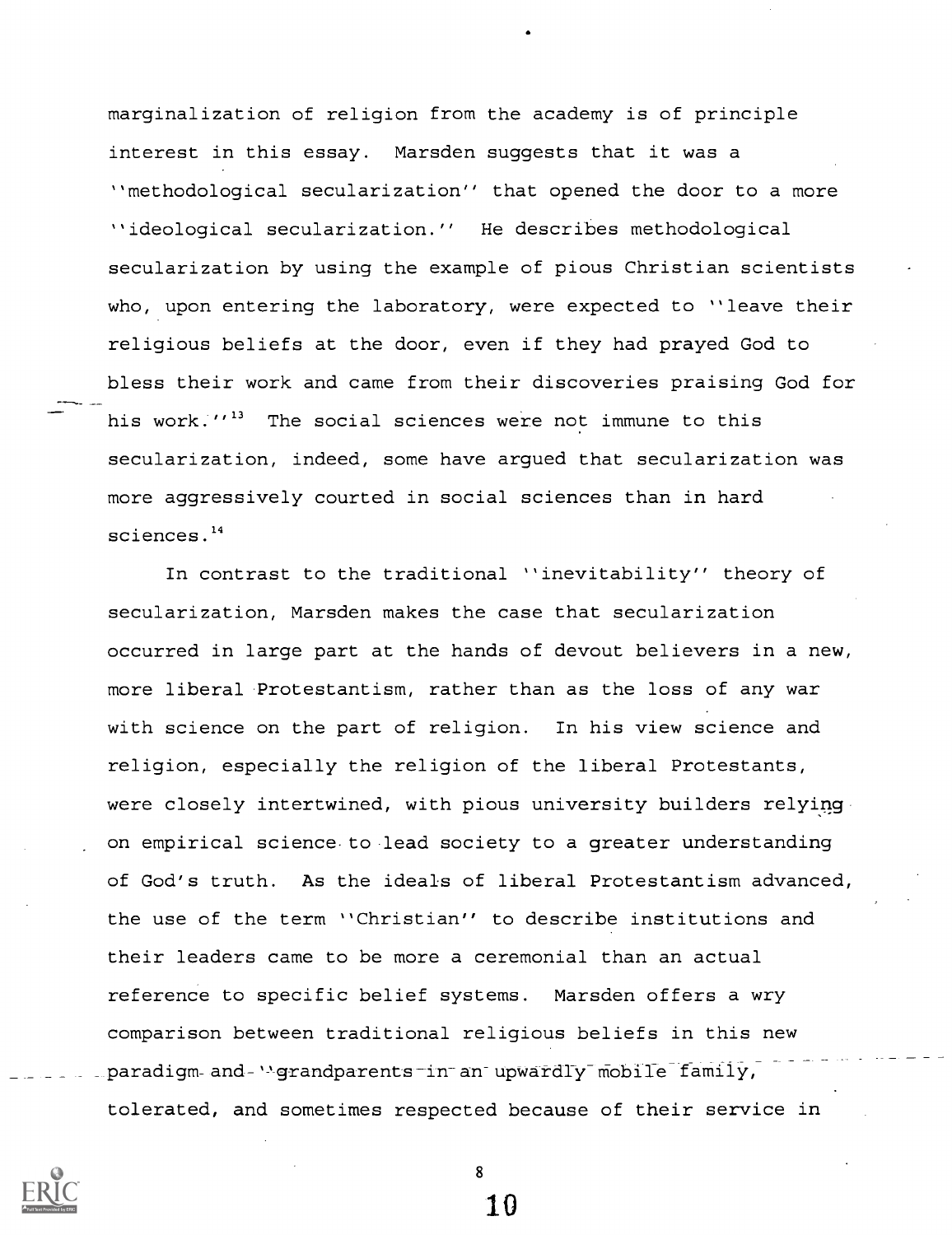the past, even given some nice quarters of their own and celebrated on holidays, but otherwise expected either to be supportive or to stay out of the way and not say anything embarrassing."<sup>15</sup>

Marsden asserts that by leaving religious viewpoints out of the social and hard sciences' experimental venues, academic leaders such as Angell were inadvertently conceding that religion had no role to play in education.<sup>16</sup> Angell's rhetoric, however, which was firmly devoted to the notion of piety and the important role of Christianity in higher education, implies a clear vision in the other direction.<sup>17</sup> Is this necessarily a contradiction? In contrast to the idea that "materialistic atheists" came in and took over the enterprise, Marsden claims that the process of secularization was more likely a result of poor foresight on the part of religious academic leaders such as Angell. By encouraging methodological secularization, Angell may have unintentionally ushered religious influence out the back door while welcoming a more "value-free science" in through the front, all in a pious and devoutly Christian spirit.<sup>18</sup>

It is also possible that liberal Protestant university builders such as Angell deliberately reshaped institutions to fit into a more liberal Christianity less focused on theological distinctions and more interested in good deeds, positive thinking, and piety. Since this change might appear to a more traditional conservative believer to be a form of secularization, Angell's actions may actually be interpreted by some as

# BEST C9PY AVAILABLE

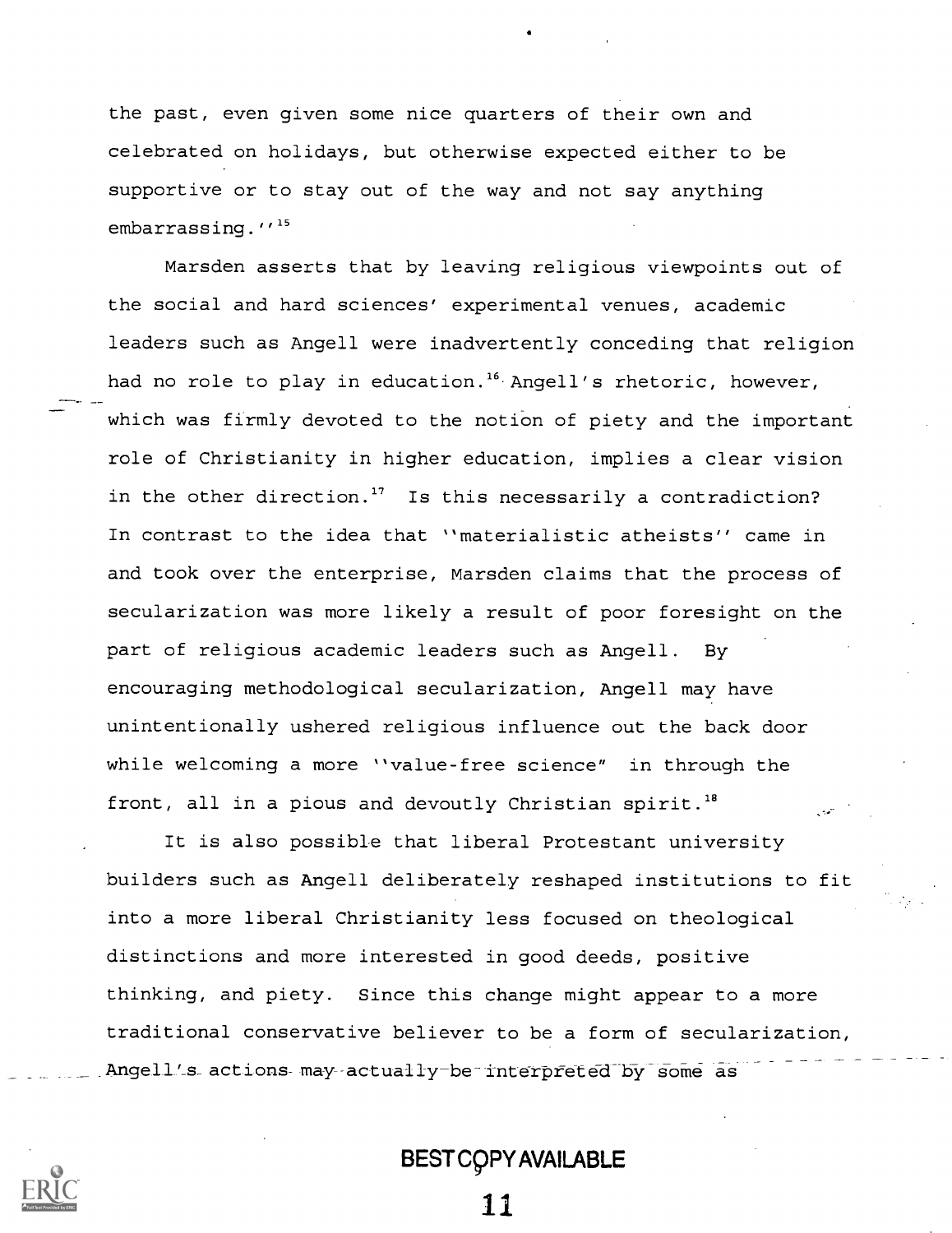strengthening Christianity on campus and by others as dreadfully weakening it, depending on the vantage point of the observer.

Julie Reuben counters Marsden's argument by asserting that rather than poor foresight passively allowing secularization to happen, it was the inability on the part of the liberal Protestant university builders to reconcile religion with modern science that forced the rise of secularization. She makes the claim that Angell and his contemporaries knew full well what was happening, but were powerless to stop or change it. Or, more specifically, they were unable to modernize religion as they hoped to fit into the modern university alongside empirical science.<sup>19</sup> She remains unconvinced of the effect that Marsden and others claim that liberal Protestants such as Angell actually had on the secularization process, exclusive of science, arguing that science and liberal Protestantism were inextricably linked. While both Marsden and Reuben maintain that science and religion were closely connected, Reuben argues that they were so indivisible that it is impossible to distinguish for any individual university builder where his Protestantism ended and his science began. This inability to distinguish makes proving religious agency in secularization near impossible.<sup>20</sup> This may well be the case, unless one can provide evidence that the liberal Protestants of the day held their views of science within their Protestant umbrella, or vice versa.

Understanding this liberal Protestantism is vital to gaining a\_more\_nuanced understanding-of-how-Angell may have influenced the religious spirit at Michigan. A more thorough treatment of

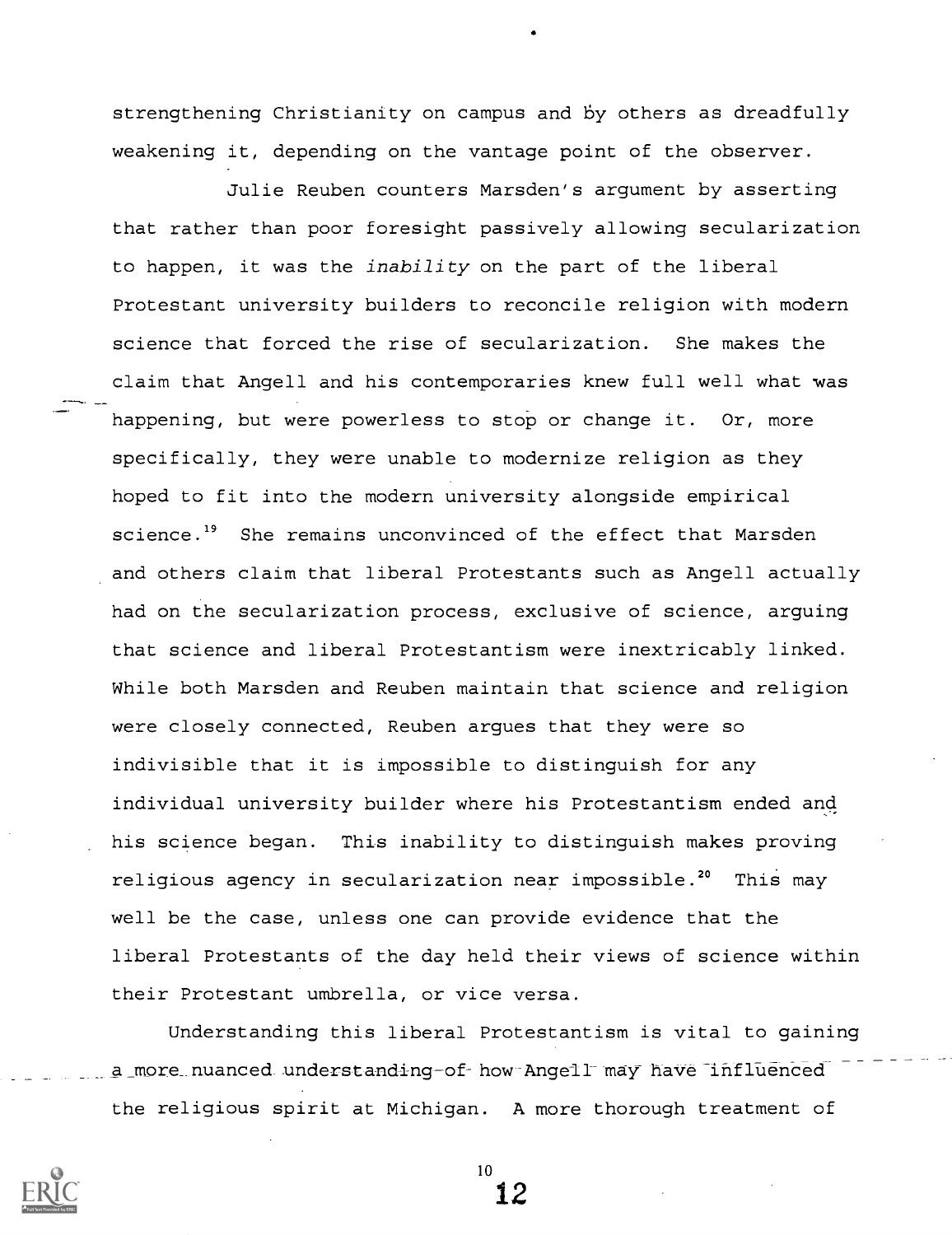the liberal Protestantism of the late nineteenth century will follow a brief section introducing President Angell and placing him in his historical context.

#### James Burrill Angell

The third president of the University of Michigan was a native of Rhode Island, a product of seven generations of New Englanders dating back to a relative arriving in the colony with Rhode Island founder Roger Williams. His family was middle class, and he became well educated, culminating in his graduation from Brown with highest honors in 1849 at age twenty. After brief stints travelling in the American South and in Europe, as well as serving as a civil engineer in Boston, Angell was offered his choice of two professorships at Brown, in civil engineering or modern languages. He chose modern languages, and after another year abroad in Europe, he returned to Brown to teach for seven years. In 1860, he became the editor of the Providence Daily Journal, a Republican newspaper. In 1866, he was offered the presidency of the struggling University of Vermont, which he accepted. Three years later the University of Michigan invited him to become their president. Initially declining the offer, Angell was finally persuaded to come in 1871, beginning what was to become the longest single presidency in Michigan's history.<sup>21</sup>

In order to better understand his presidency, and especially his rhetoric and policies, it is important to place him in a religious and\_philosophical context-.--As the son of a tavern owner, he had numerous childhood opportunities to meet and listen



11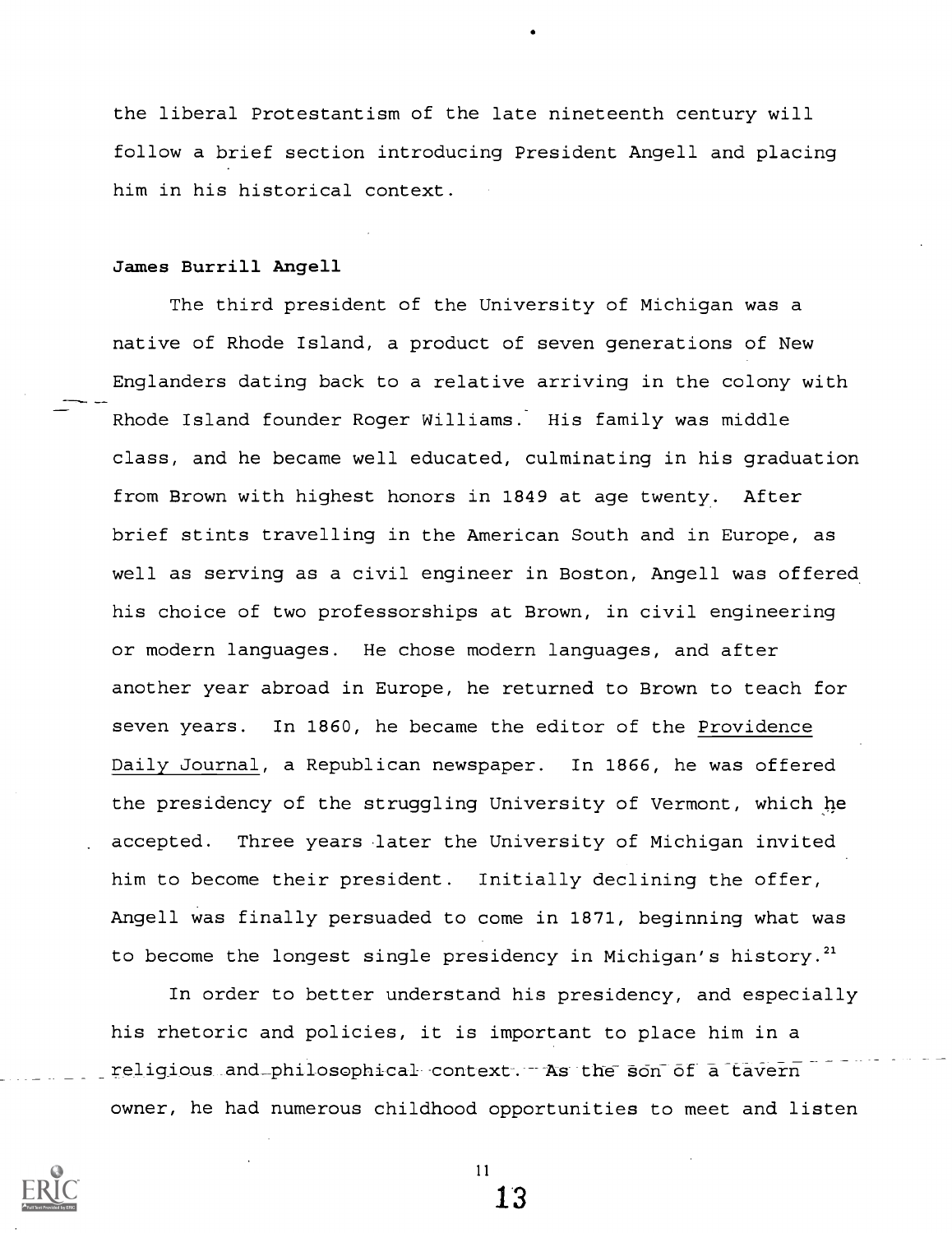to members of both the lower and the upper classes. In addition, a summer spent in hard labor in the farm fields of a relative taught him the cost of an hour's work by the laborer.<sup>22</sup> His preparatory training was in part under Henry Simmons Frieze, who went on to teach Latin and serve as President pro tem at Michigan immediately prior to Angell's arrival in 1871. Angell's friendship with Frieze would prove instrumental to his being asked to be president as well as to his later success in the position. Angell also studied under Francis Wayland, one of the best known educational reformers of the nineteenth century. Wayland was president of Brown University, and later author of the nation's most popular texts in political economy, and moral philosophy.<sup>23</sup> Wayland was a contemporary of Michigan's first president, Henry P. Tappan, also a profound influence on American higher education. Tappan advocated the development of the university out of the old college system, arguing that up to the 1850's, there were no universities in the United States, only colleges. Both Wayland and Tappan had been affected by study at Union College, under sixty-two year president Eliphalet Nott, another collegiate reformer, and both were adamant about seeing higher education in America become more practical and more like the German research ideal.<sup>24</sup> Angell's early association with the ideas of both of these influential men is not insignificant in comprehending his later policies and practices as president.

Wayland played a role in shaping Angell's religious identity as well. He wrote in his Reminiscences of Wayland's personal faith, and his ability to spark deep thoughts in the students at

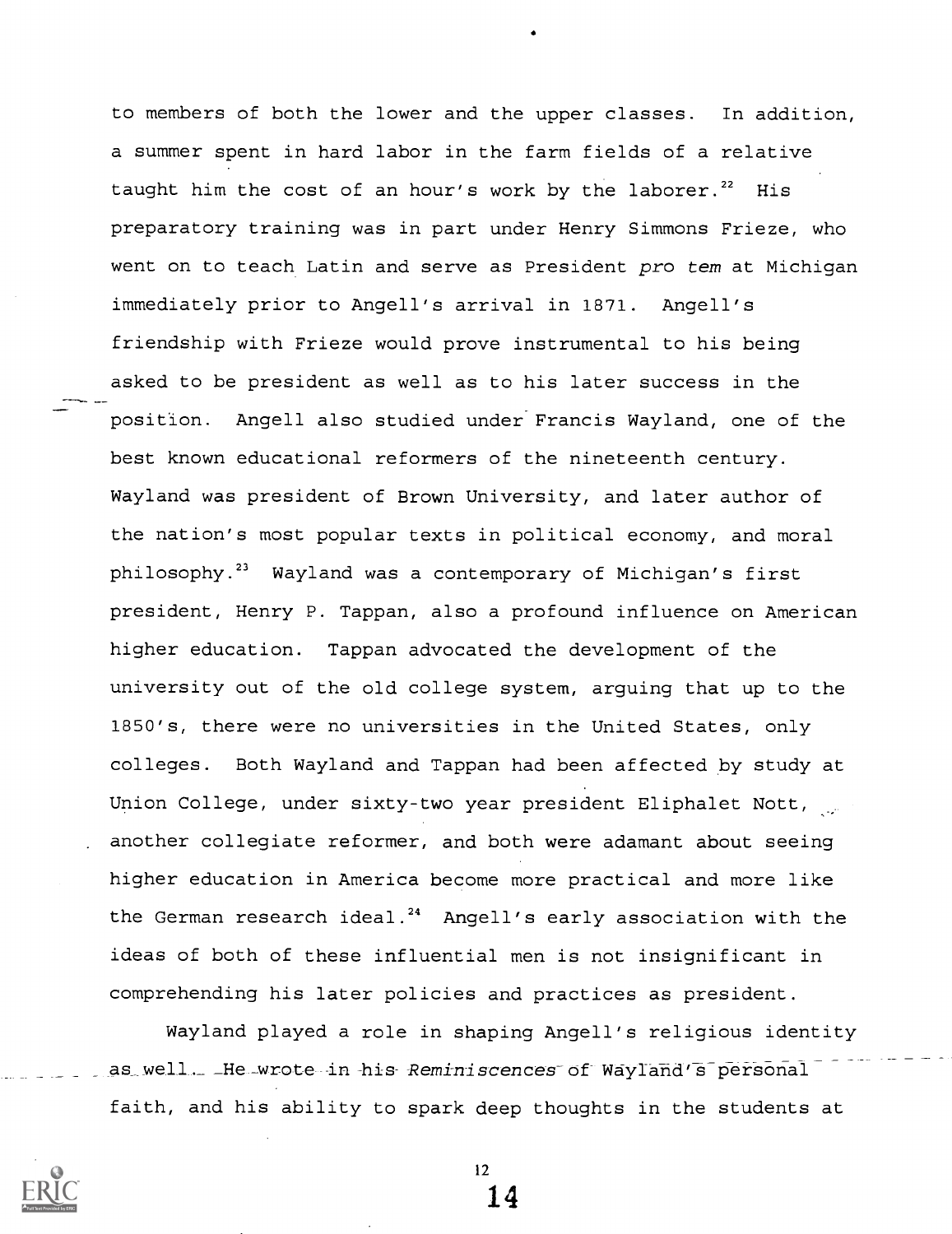Brown by "look[ing] into their faces with those piercing eyes and [speaking] with fatherly tenderness of the divine love." In Angell's reflections of his relationship to Wayland, we see early indications of his development as a liberal Protestant concerned with the "divine love," rather than the "extravagances and excitements of so-called revivals in the country towns and villages, which apparently appealed to ignorant and emotional persons rather than to the rational and intelligent."<sup>25</sup> The roots of liberal Protestantism were already sown in men like Frieze, Wayland and Tappan; Angell the astute learner apprehended the liberal Protestant culture from his formative interactions with these progressive educators. A more thorough understanding of Angell's agency in the secularization process first requires a more careful insight into the nature of the dominant liberal Protestantism of the late nineteenth century.

### Liberal Protestantism

The story of the rise of liberal Protestantism is beyond the scope of this essay, but a brief attempt to place it in a religious context for the mid- to late nineteenth century is in order. Essentially, the liberal Protestantism that seems to characterize Angell and many of his contemporaries rose out of an attempt on the part of many societal leaders such as Angell to preserve the high ideals of religion while eschewing the strict and complicated theological quandaries and disputes of traditional Christianity. - We might classify it as a sort of Christianity "lite." Liberal Protestants stood in the

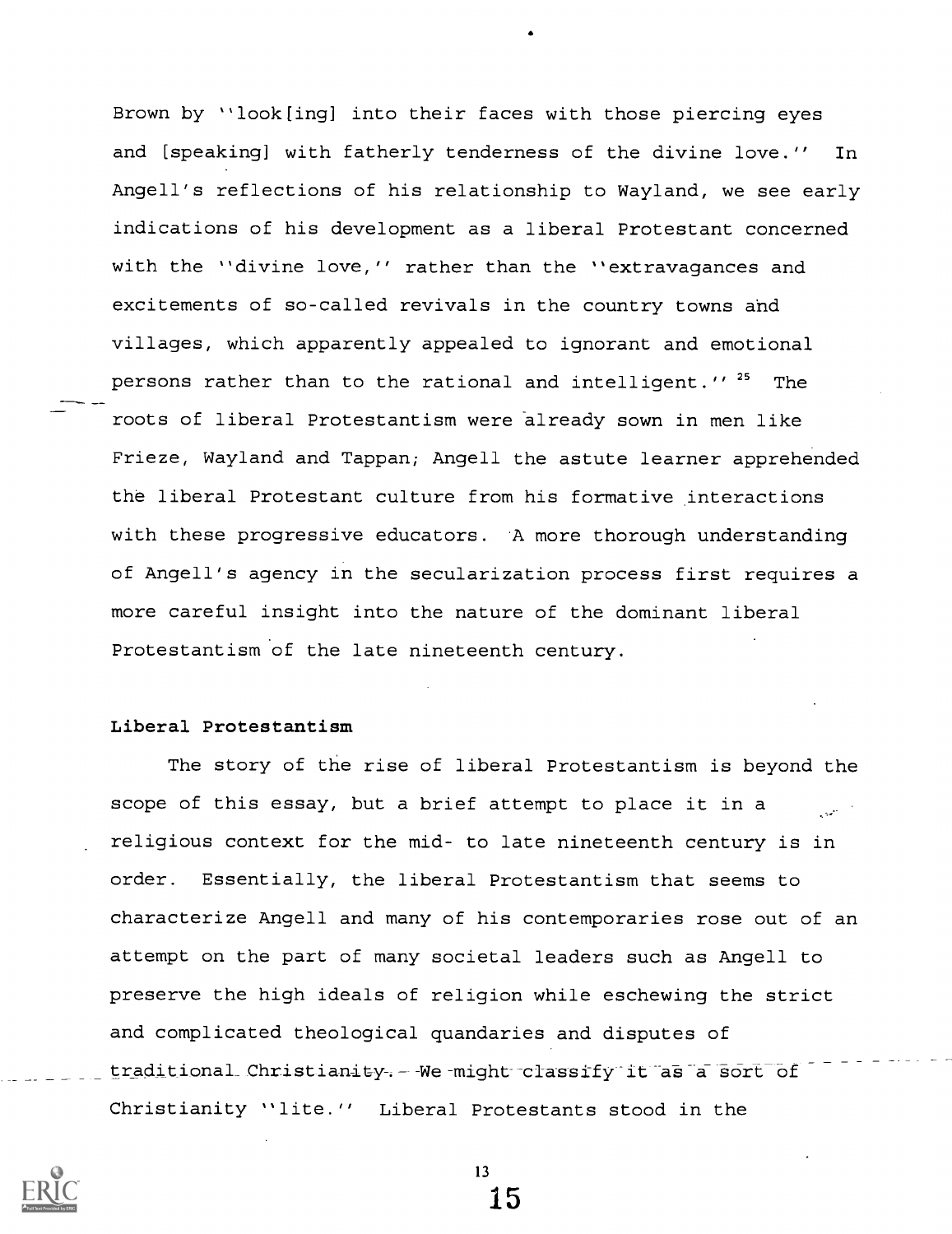expansive middle ground between agnostics, atheists, and secularists on the one hand, and the more traditional, conservative Protestants holding to an inspired, authoritative Scripture, the atoning work of Christ, and the importance of religious tradition on the other.

One way of interpreting their motivations for watering down the older, more traditional Christianity is to suggest that it was to retain some sense of interest in religion on the part of the general public. Grasping the complexities of theology without an extensive, largely unattainable education was an improbability for the common religious person in the nineteenth century. Another interpretation might be that in order to protect the faith from the rise of science, an element of religion had to be placed in the untouchable spiritual realm, where empirical science and its harsh demands could not expose it as fraudulent and indefensible. On a not-so-level playing field, where empirical science determined the rules of the game, traditional religion had little chance for survival. Placing elements of it in the presumably safe territory of the spiritual realm was one way of ensuring that it would not be wholly lost.

With this general depiction of liberal Protestantism, locating Angell within it is fairly safe. His public rhetoric is heavily laced with language easily identifiable with the more moderate notions of liberal Protestantism, and is at times critical of more traditional sentiments restricting the ideals of progressive reformers. In an address given to the Vermont Congregational Convention in June, 1870, he said, "Let us see



 $^{\prime\prime}16$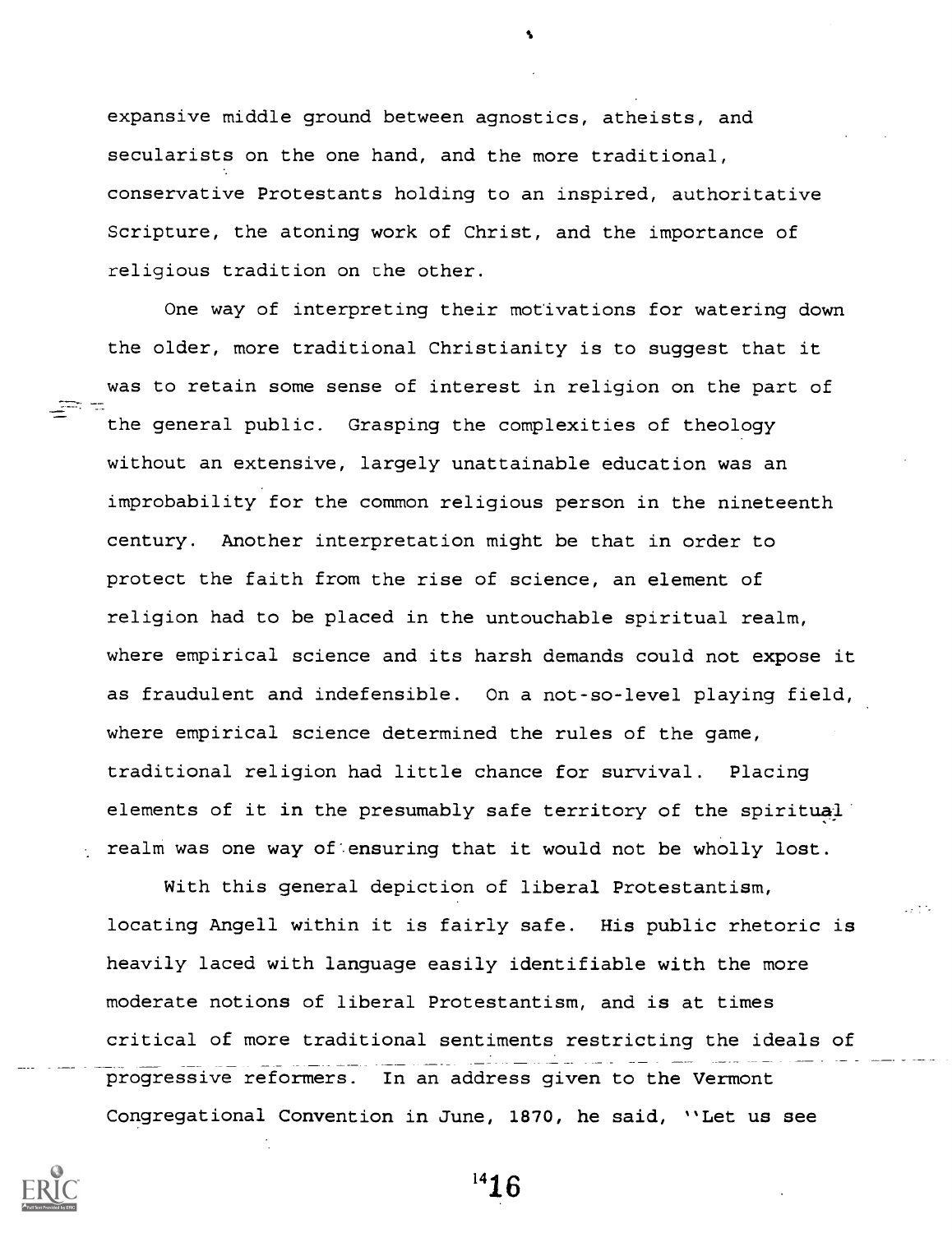that religion has this much to do with the State, that it shall make ourselves all the time the true defenders of regulated liberty and order against all assailants and show that the democracy of the church is a nursery of wise and generous liberalism. Let us show by our devotion to education that we are not unworthy sons of worthy sires."<sup>26</sup> Angell's concern for liberty, order, democracy, liberalism and education seem Christian enough. However, what is missing from his list, from a more traditional perspective, is any intellectual defense for a faith system where scripture is inspired and authoritative. His apparent lack of concern for the central role of Scripture in the Christian life, a sine qua non of traditional Protestants, place him further into the liberal Protestant camp.

Nineteenth century liberal Protestantism generally entailed three sets of ideas: "the adaptation of religious ideas to contemporary intellectual developments, the immanence of God in nature and human history, and correspondingly, the belief that society was slowly moving toward the realization of the kingdom of God."<sup>27</sup> The overwhelming spirit of liberal Protestantism was  $\sim$  that of openness and optimism. Science and technological advances would eventually (soon, it was hoped by millenialists as the century drew to a close) bring about the kingdom of God, and in the meantime, out-dated, unnecessary dogma (such as traditional understanding of revelation, redemption, or retribution) could be easily modified according to the findings of-modern science.<sup>28-</sup> Adherents to the liberal Protestant outlook saw the university as a vehicle for progress, an unquestionably



15.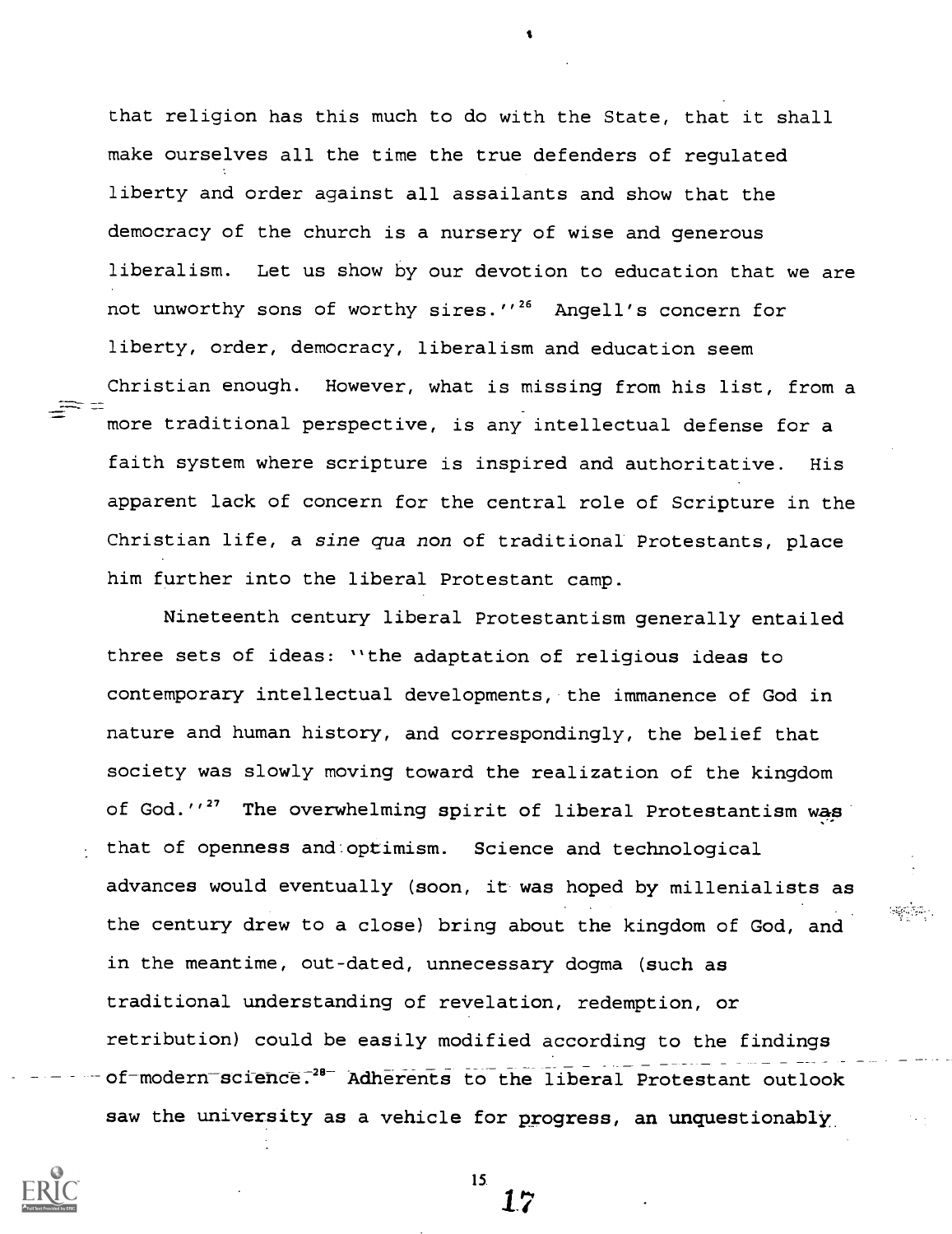valuable and good progress. In viewing the university and its educational mission with such confident expectation, "Protestant champions of liberal culture sacralized, not secularized, the modern university curriculum."<sup>29</sup>

This sacralization of the curriculum was an outgrowth of attempts by liberal Protestants and agnostics alike to replace the lost unity previously provided by a curriculum centered on the course in Moral Philosophy. James Turner describes Charles Eliot Norton of Harvard as the dominant preacher of this new "religion" of beauty. Norton, an agnostic professor in the History of Art, replaced the lost intellectual unity with a common moral purpose, that of appreciating beauty. Arriving on the scene in the 1870s, at the time when religious services would soon become voluntary, and when the influence of religion in the curriculum was inconspicuously sliding to the periphery, Norton was able to introduce artistic appreciation to a ready following within the academic community. Infusing the new disciplines with this sense of aesthetic beauty led to the sacralization of the secular curriculum. In short, instead of placing value on  $\sim$ courses for their religious content, liberal Protestants, a group whose loose standards allowed even sworn skeptics like Norton to claim membership, began to value courses for their contribution to a sense of liberalism, or their humanistic inspiration.<sup>30</sup>

Angell's place within this framework is unquestionable. In his baccalaureate address in the year of his retirement, 1909, Angell waxed eloquent:



 $16 \t18$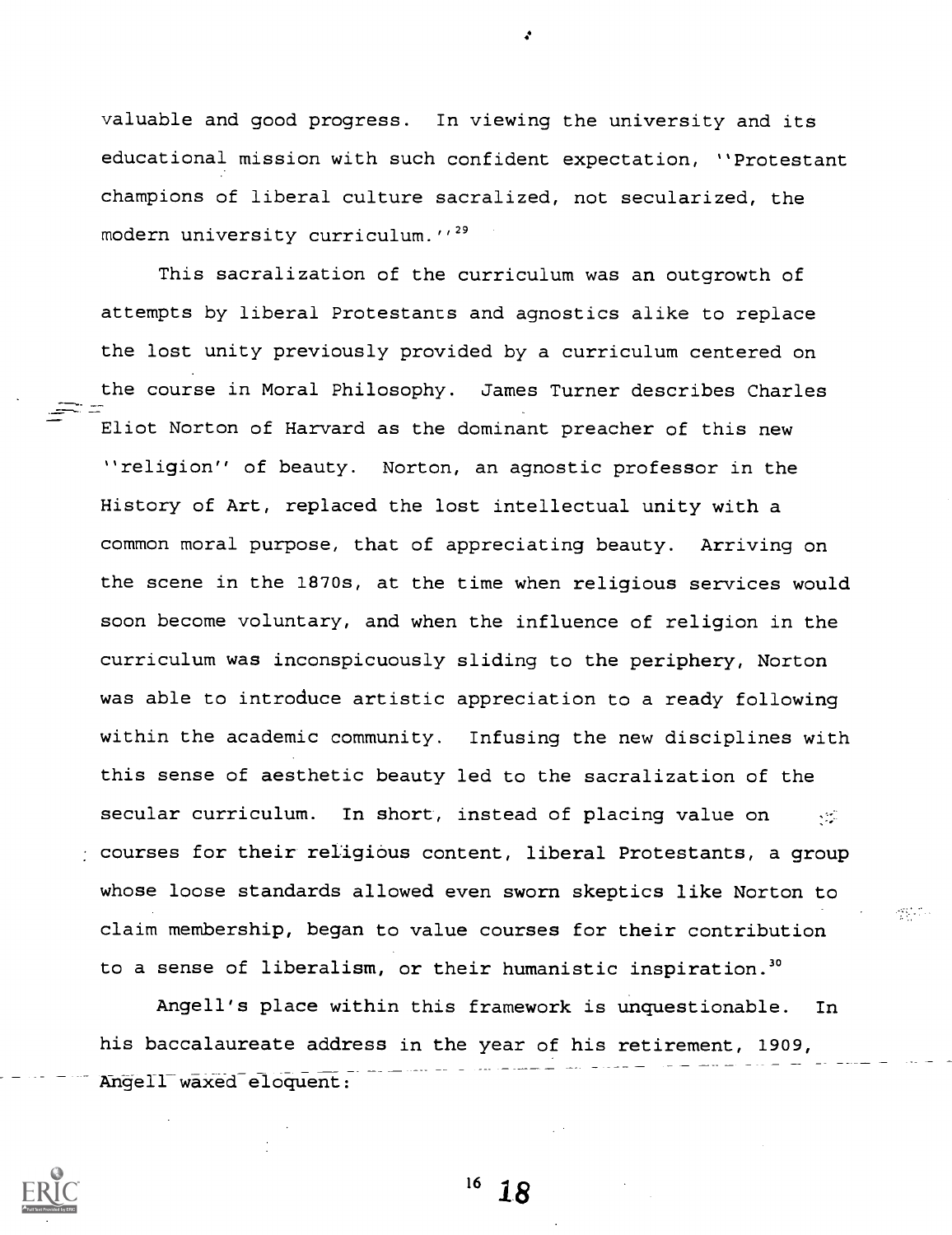The world has at last reached a point where most men see that one becomes a faithful disciple of our Lord not so much by the recital of ancient formularies of theological doctrine as by showing the spirit of loyalty to the loving Father in the spirit of love towards his children whom our Lord came to save from suffering and sin. If an education is good for anything, it is because it equips us for helping our brethren to purer and happier living, and inspires us to cherish the best ideals for discharging that duty. He who has said that He will draw all men to himself is more and more inspiring his children to an unselfish activity, which is expressing itself in legislation, in missions, in charities, in a thousand organizations of public beneficence. $i<sup>31</sup>$ 

Here again Angell revealed his emphasis on "noble deeds," and his distaste for "ancient formularies of theological doctrine," demonstrating his ready acceptance of the tenets of the liberal Protestantism of his day.  $\mathcal{L}_{\text{max}}$ 

This impulse was reiterated in an address given at a Congregational Convention in 1907, toward the close of his career. Angell said, "So the teacher must in practice begin with the nurture of ethical growth in his pupil while stimulating him in all proper ways to that highest moral development, to which some would apply the distinctive name of spiritual. But I sympathize with that growing tendency in our churches to aim at bringing the young to pure, noble, even devout conduct of life

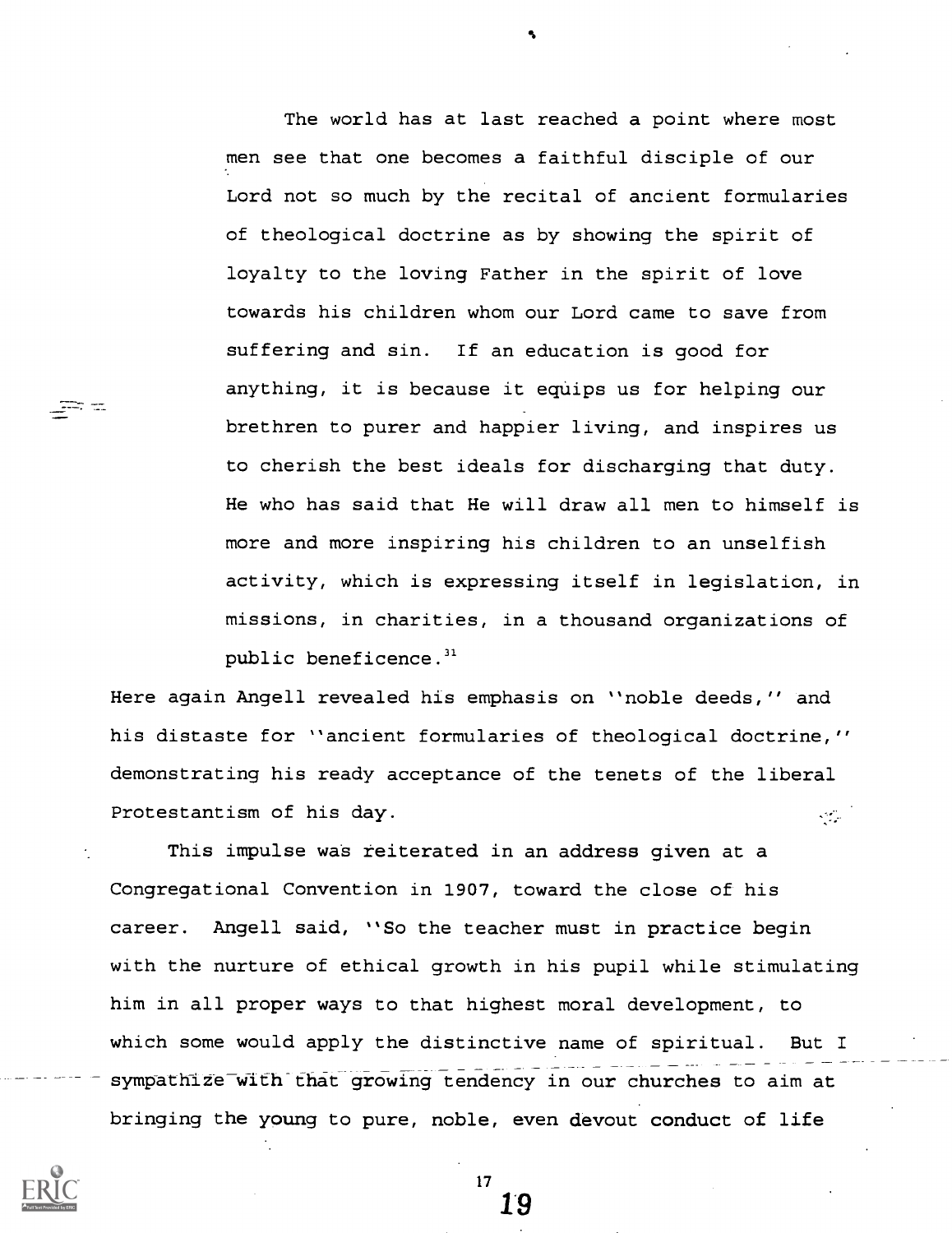rather than to the mastery of profound theological doctrines. Secular education must at any rate limit itself to that aim as its primary moral aspiration..."<sup>32</sup> "Devout conduct of life" was the highest goal of a secular education such as that to be obtained at the University of Michigan.

All this makes understanding Angell's intentionality in identifying the University as specifically "Christian" problematic. Was he merely expounding vague notions of a broadly good institution designed to alleviate some of the world's problems? Victor Wilbee's extensive work on Angell's religious dimension is illuminating here. His assertion is that rather than intending to break down religious orthodoxy at Michigan, Angell himself saw his work as building it up. Wilbee documents an incident where W. B. Williams was offered a position in public relations at Albion College, a small private religious college not far from Ann Arbor. Williams was hesitant to take the position if he felt that the College was unnecessary, that is, if the University was properly meeting the religious needs of the Christian students in Michigan. After a visit to the campus of the University, Williams determined that the University was not meeting these religious needs, and he took the job at Albion. In a subsequent report, he charged that the University was not appropriate for Christian students, citing the fact that Christian truths were not taught in the classes, and that compulsory chapel had been discontinued for reasons of incompatibility at a state university. Angell responded to Williams' charges by explaining that indeed "Christian.evidences



18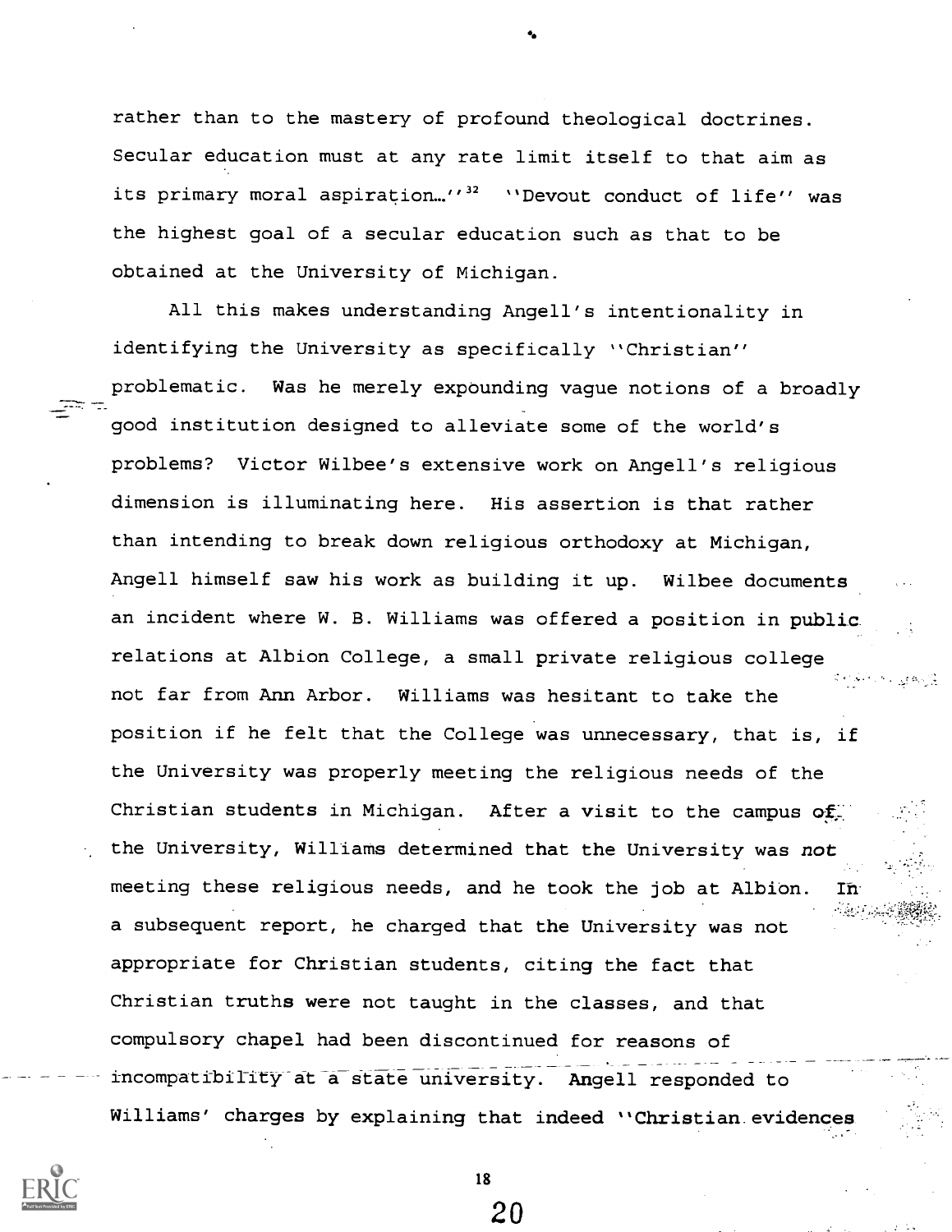had always been taught at the university, that chapel had been made voluntary because of religious and philosophical convictions not because the university was a state institution, and he drew attention to numerous positive religious influences."<sup>33</sup> Angell's very interest in responding here, whether genuine or not, is noteworthy.

Indeed, this was Angell's pattern. He was convinced of the Christian nature of the University of Michigan, and of the appropriateness of that Christianity. It seems, then, that his intention was undoubtedly to advance the cause of Christianity, at least his particular brand of liberal-Protestant Christianity, on campus in the lives of the students and faculty. The nature of this Christianity may have shifted during the nearly forty years he spent as the dearly loved "Prexy"<sup>34</sup> of the University of Michigan, but, as evidenced by the continual rhetoric well into his retirement years, his desire that it grow never waned.

#### Religion: A Christian State University?

President Angell officially began his duties as the new president in September of 1871, but he made an important visit to set the stage and give his inaugural address during the commencement activities in June of that year. In his inaugural Angell set forth his agenda, explicitly defining the University as not only a religious institution, but also Christian. He proclaimed: "The Christian spirit, which pervades the laws, the customs, and the life of the State, shall shape and color the life of the University, that a lofty, earnest, but catholic and

المؤربة مستعين

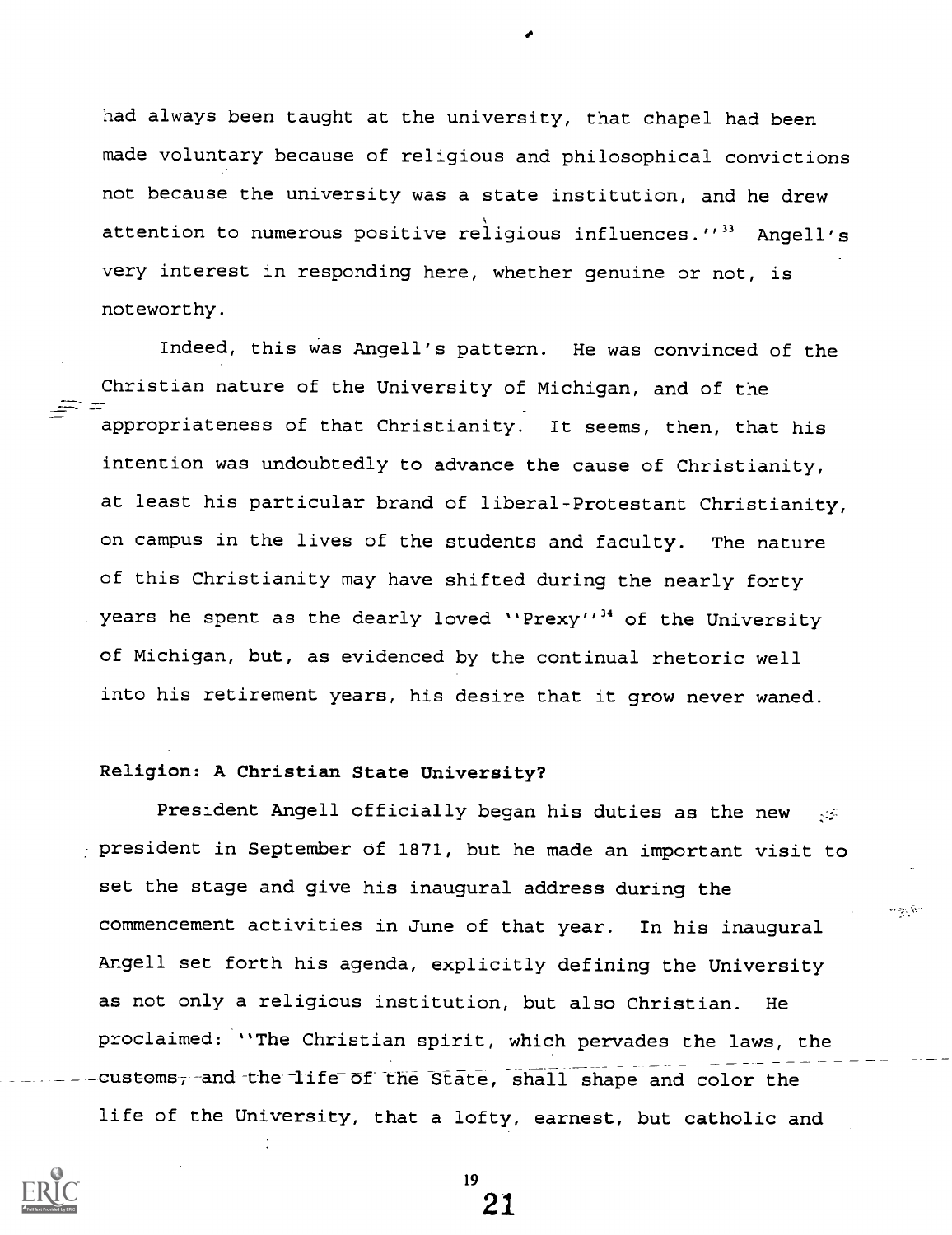unsectarian Christian tone shall characterize the culture which is here imparted.''<sup>35</sup> Angell was convinced of the presence of not only a Christian University, but also a Christian State. As we shall see, a majority of members of the Michigan Legislature did not disagree.

The constitutionality of this claim, however, was challenged in 1873 by a Detroit businessman, Stephen McCracken. McCracken charged that the legislature was ignoring the fact that the State of Michigan comprised people from other religions besides Protestant Christianity. In his 1967 thesis on religion at the University, Victor Wilbee reports this as a climax to a series of public criticisms levied against the University dating back to the Tappan presidency. As plaintiff, McCracken "strongly opposed Angell's referring to the State as Christian," pointing out the "growing number of Jews, Spiritualists, Free Religionists, Materialists and Free Thinkers in the state and [he] accused the university of a 'puritan sectarianism' which regarded everything outside Protestant Christianity as sectarian.''<sup>36</sup> McCracken argued to the Legislature that an  $\sim$ institution was sectarian if it was exclusively committed to one religious system, in this case, Christianity. Angell, however, had a different, more narrow interpretation of the term, limiting its meaning to differences between sects or denominations within Christianity more broadly. McCracken was interested in defending the separation of church and state, while Angell was deliberately and thoughtfully expounding the notion that a Protestant State,

BEST COPY AVAILABLE 22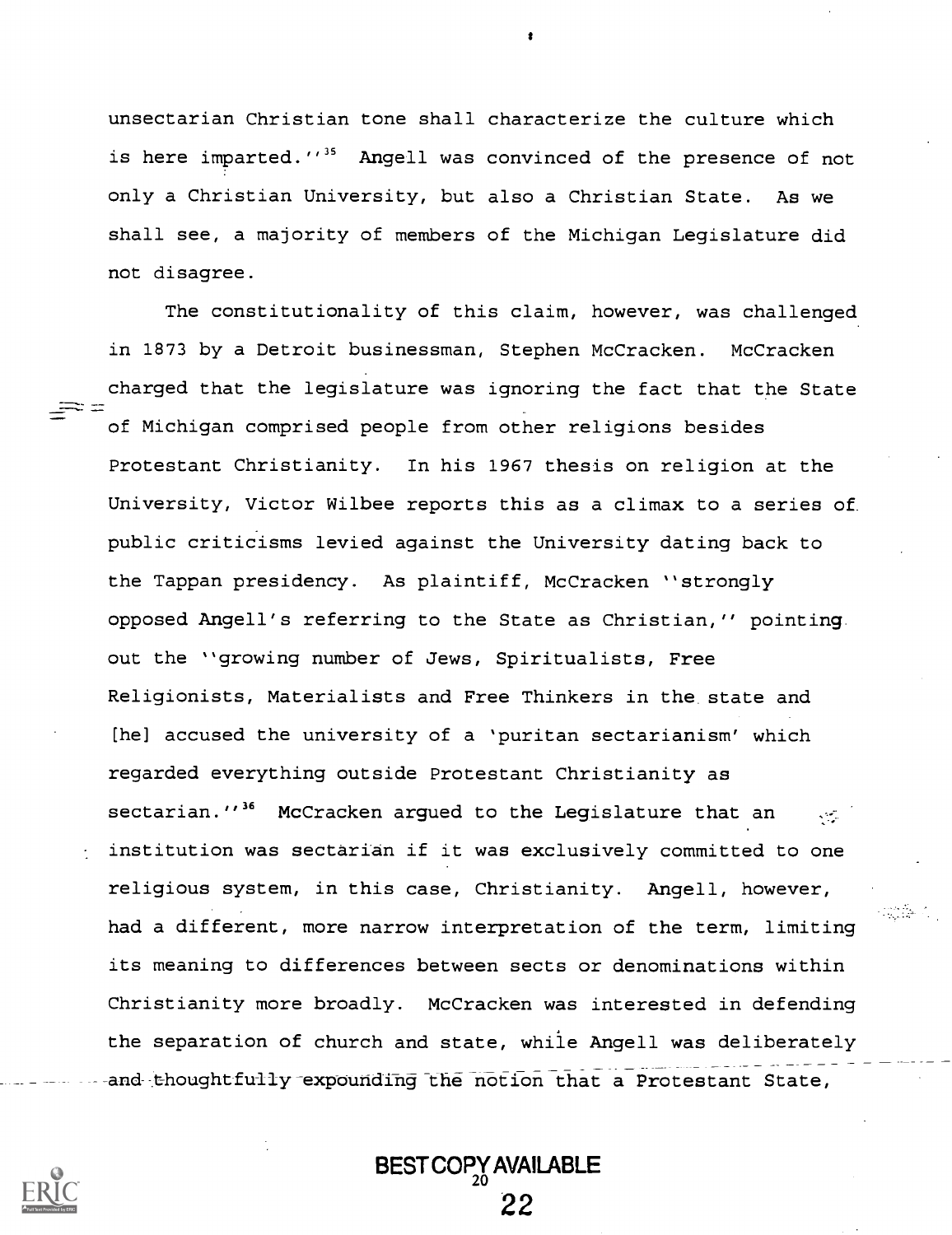and thereby University, were merely byproducts of the wishes of a vast majority of Protestant citizens.

Wilbee has provided us with a detailed report of the 1873 Senate investigation and the testimony of Angell and several faculty members and Regents. The gist of the Senate's findings is summarized in the following:

> The teachings of the university are those of a liberal and enlightened Christianity, in the general, highest and best use of the term. This is not in our opinion sectarian. If it is, we would not have it changed. A school, a society, a nation devoid of Christianity, is not a pleasant spectacle to contemplate. We cannot believe the people of Michigan would denude this great university of its fair, liberal and honorable Christian character as it exists today."

The Senate concluded that of course the University and the State of Michigan were Christian, that was not at issue. At issue was whether the University was forcing its beliefs on students, or discriminating based on religion, within an assumed Protestant. establishment. This milieu and Angell's place directly in the center of it helps us to understand his role and influence on the religious life of the University at the onset of his presidency.

In the context of a nonsectarian, liberally-Protestant, Christian society, Angell was clearly involved in decision making at high levels. His testimony, rather than that of Stephen McCracken, was considered the better argument. Angell's faculty and Regents lined up behind him in affirming his definition of.



 $\Rightarrow$   $\equiv$ 

21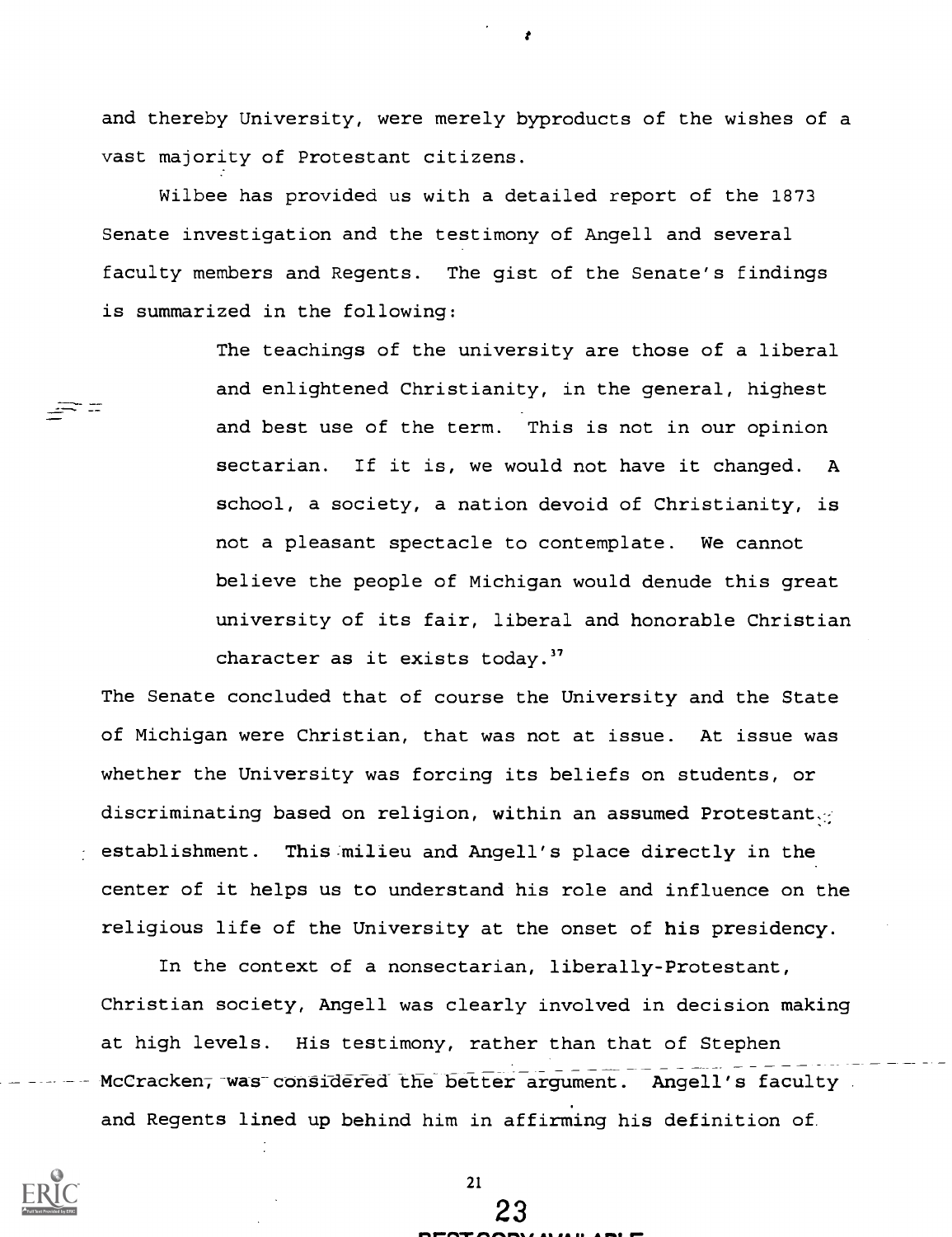sectarian, and denying that the University was or ever had been the exclusive domain of any one denomination. His role, then, was clearly influential, even though the agreement between Angell and his faculty on this issue makes his influence difficult to measure. His intentionality in this case is more obscure. Obviously, he felt that the State and the University were appropriately "Christian" in nature. What he meant by the term, however, is another question entirely. Placing him within the context of late nineteenth century liberal-Protestant American academe provides us with evidence that he intended something quite broad and inclusive.

### Morality: Voluntary Chapel as an Aid to Piety

One of Angell's first tasks as president was to rein in the rampant disorderly conduct on campus, particularly during the required morning chapel services. Angell proved himself both decisive and visionary; within a year of his arrival, chapel was no longer compulsory. Angell's rigorous defense of this decision as good for the spiritual life of the students provides yet another look at his agency, specifically regarding morality and its place in the university setting.

Reflecting in his annual report in 1891 on his first twenty years of service as president, Angell summed up the significant events and achievements of the two decades. He wrote of the growth in the number of faculty, students, courses offered, the introduction of the seminar method borrowed from Germany, and then the following: "It is perhaps worthy of mention that in

> $22-$ 24

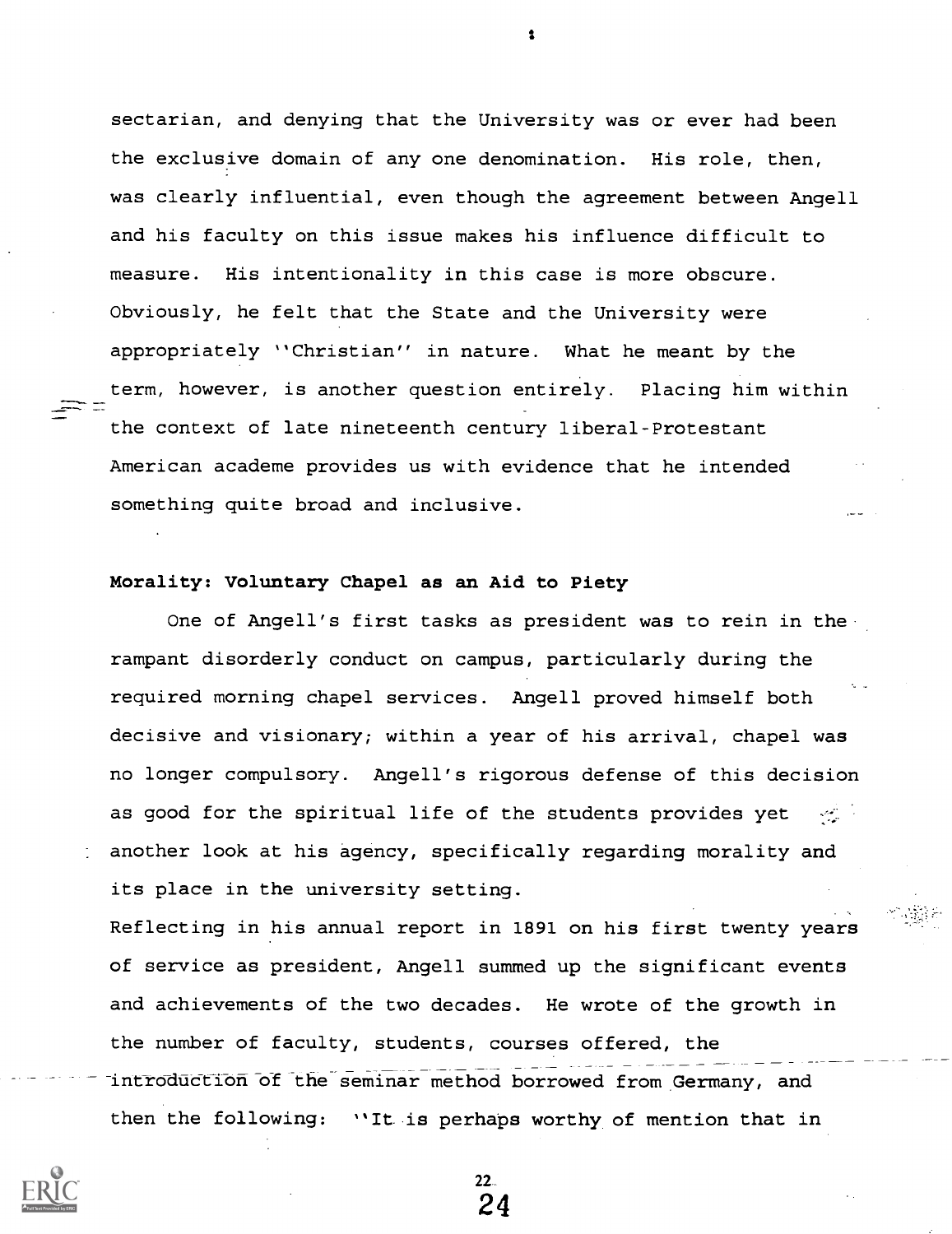made attendance upon prayers voluntary."<sup>38</sup> In an address to the the middle of the year 1871-72 we substituted voluntary for compulsory attendance on the service of prayer in the chapel. We have seen no reason to doubt that the change was wise. The attendance, if sometimes not as great as could be desired, is always of those who with reverent spirit make the service a genuine communion with God and a means of devout refreshing of the soul. Several institutions have imitated our example and University of Nebraska, he touched on the issue of compulsory attendance at chapel: "in my opinion the compulsory attendance on such services of students [as chapel] as old as those usually found in our state universities is of very questionable spiritual benefit".<sup>39</sup>

As mentioned above, counter to what one might expect, Angell explains the decision to make chapel voluntary in terms describing it as much improved, rather than unnecessary. If students were not interested, particularly students who were on average older than twenty years of age, Angell determined that it was better not to require them to attend prayers. The change-inpolicy would allow those who were genuinely interested in prayers to worship undistracted, and those not so inclined, to choose differently.

In an interesting decision in 1877, Angell was asked to speak to the United States Evangelical Alliance in Detroit. He was invited to address the Alliance on the topic "The Relations of our Higher Institutions of Learning to Christianity," but he chose instead to modify the topic to simply include colleges,



 $^{23}$  25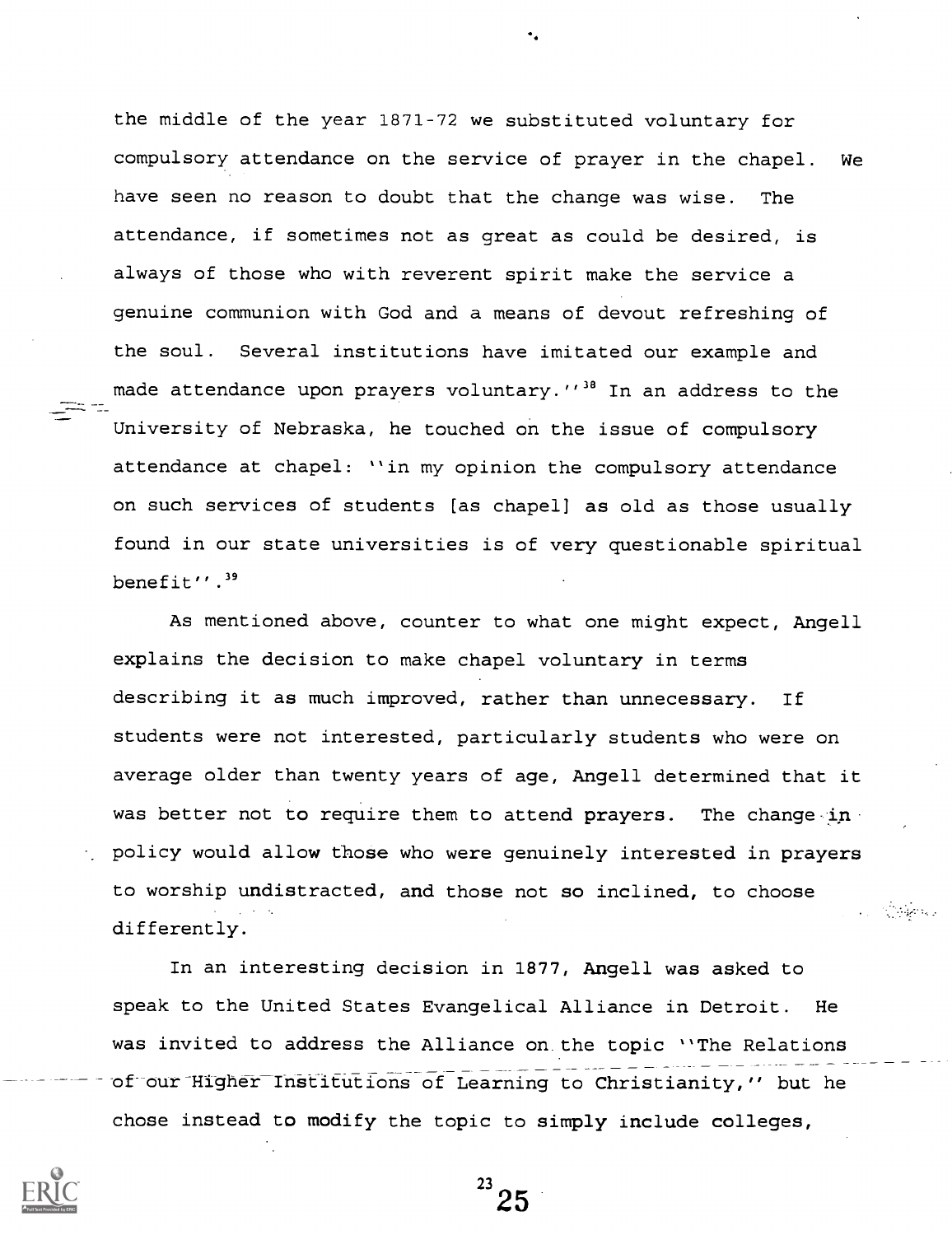leaving out universities. In this address, he spoke at some length about the moral strength of colleges in general, and in trademark fashion, he spent time dispelling what he perceived to be untruths regarding the spiritual nature of the colleges. He stated:

> Some persons seem inclined to think that there has been a decline in the religious earnestness of faculties and governing bodies of Colleges, because there has been a change in certain usages. Whereas, chapel services used to be held twice a day, they are now observed only once, and that single service, instead of being held by lamp-light in the morning, when attendance upon it cultivated so many laudable habits and self-denying virtues, is appointed at some after-breakfast hour, or perhaps at an afternoon hour, when the most self-indulgent sybarite can easily be present. Attendance upon only one divine service on Sunday is required, and at some institutions where the average age of the students is twenty or twenty-one years - an. age at which few judicious parents would deem it wise to compel the attendance of their sons on church, faculties are not very strict about enforcing the rules of attendance. In some institutions they even venture to believe, that if a young man of twenty one does not incline to go to church, it may be of doubtful expediency to compel him to go, and content :themselves with encouraging attendance by all proper



24. $\Omega$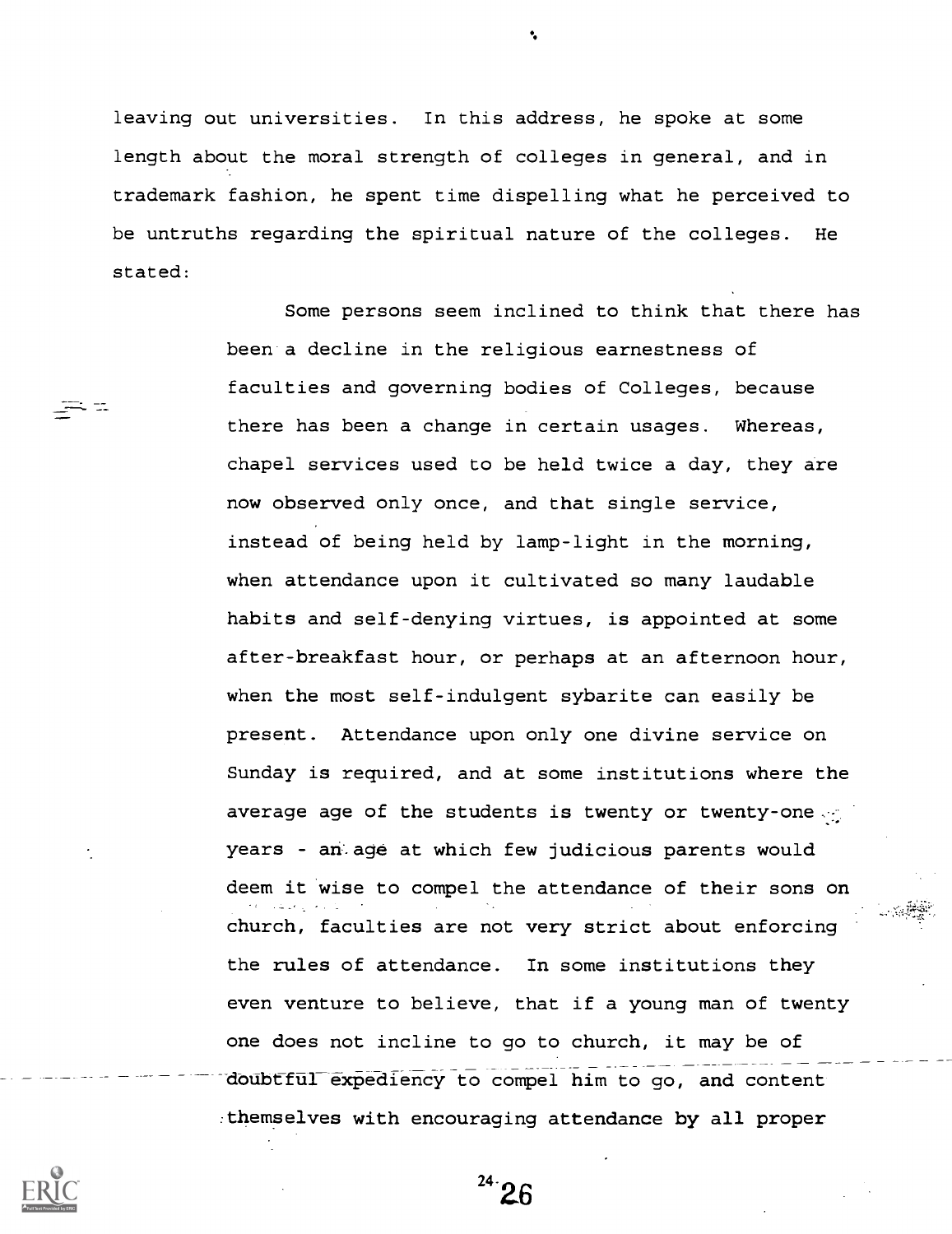means, and especially by furnishing some attractive preaching. <sup>40</sup>

Instead of complaining that colleges were headed in the wrong direction based on the lessening of the strict conditions under which students were required to worship and attend prayers, Angell suggested that colleges supply more interesting speakers that might draw students into interest rather than forcing them. Once again, though, his focus was not on disparaging the effects of worship, or the provision of opportunities for spiritual growth; rather he aimed his criticism at what he deemed ineffective means of bringing such growth about in the lives of students.

Because morality fits so nicely into a liberal Protestant framework, determining his influence and intentions regarding it are somewhat less difficult. These few citations provide evidence that Angell felt like chapel was so important that it merited being attended only by those of a proper spirit. His influence at Michigan was clear - within a year of his arrival, chapel services were no longer compulsory for any student. His intentionality in this decision is to provide a more rich worship and prayer experience for those students to whom it would be meaningful.

#### Knowledge: Birth of a Graduate School

After many years of awarding ad hoc post-baccalaureate degrees, the Graduate School was formally begun at Michigan during Angell's administration, in 1891. Although it would be



BEST COPY AVAILABLE 27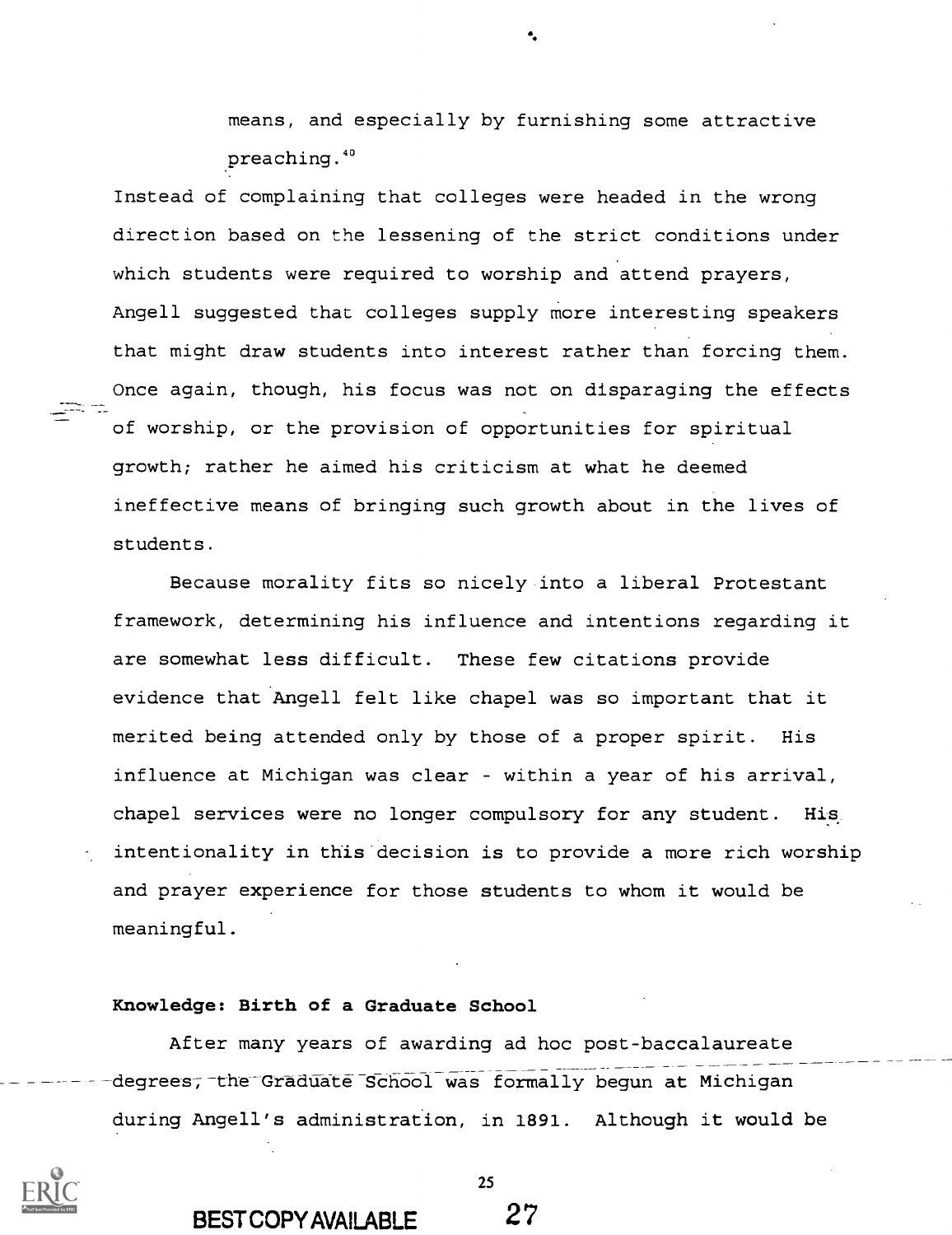another 40 years before the unprecedented Rackham family bequest established the Graduate School as it is recognized today, Angell's role in the organization of this project at Michigan provides evidence toward understanding where he placed religion, or faith, in relation to the academic nature of the university. It also sheds some light into how prominent his opinions in this area were.

James Turner and Paul Bernard assert a strong opinion regarding Angell's influence in this establishment of graduate education at Michigan. They paint Angell as a masterful administrator, but as largely benign in the development of graduate education. Credit for graduate education at Michigan, according to Turner and Bernard, belongs to Henry Frieze and Charles Kendall Adams, two of Angell's most powerful and Germaninfluenced faculty members. Evidence for this opinion, however, appears slim. Turner and Bernard cite the fact that Frieze and Adams developed the University System out of a new School of Political Science during Angell's leave of absence to China in 1880-81, while Frieze was Acting President. Yet the faculty did not endorse the plan. until after Angell had returned from China in the spring of 1882, in full support of it.<sup>41</sup>

Another item for consideration in the question regarding Angell's influence is the fact that he was a skillful diplomat and Professor of International Law, in addition to his other broad intellectual interests. It seems implausible that a reform-minded President with such a wide control over so many areas of his University would watch from the sidelines while two

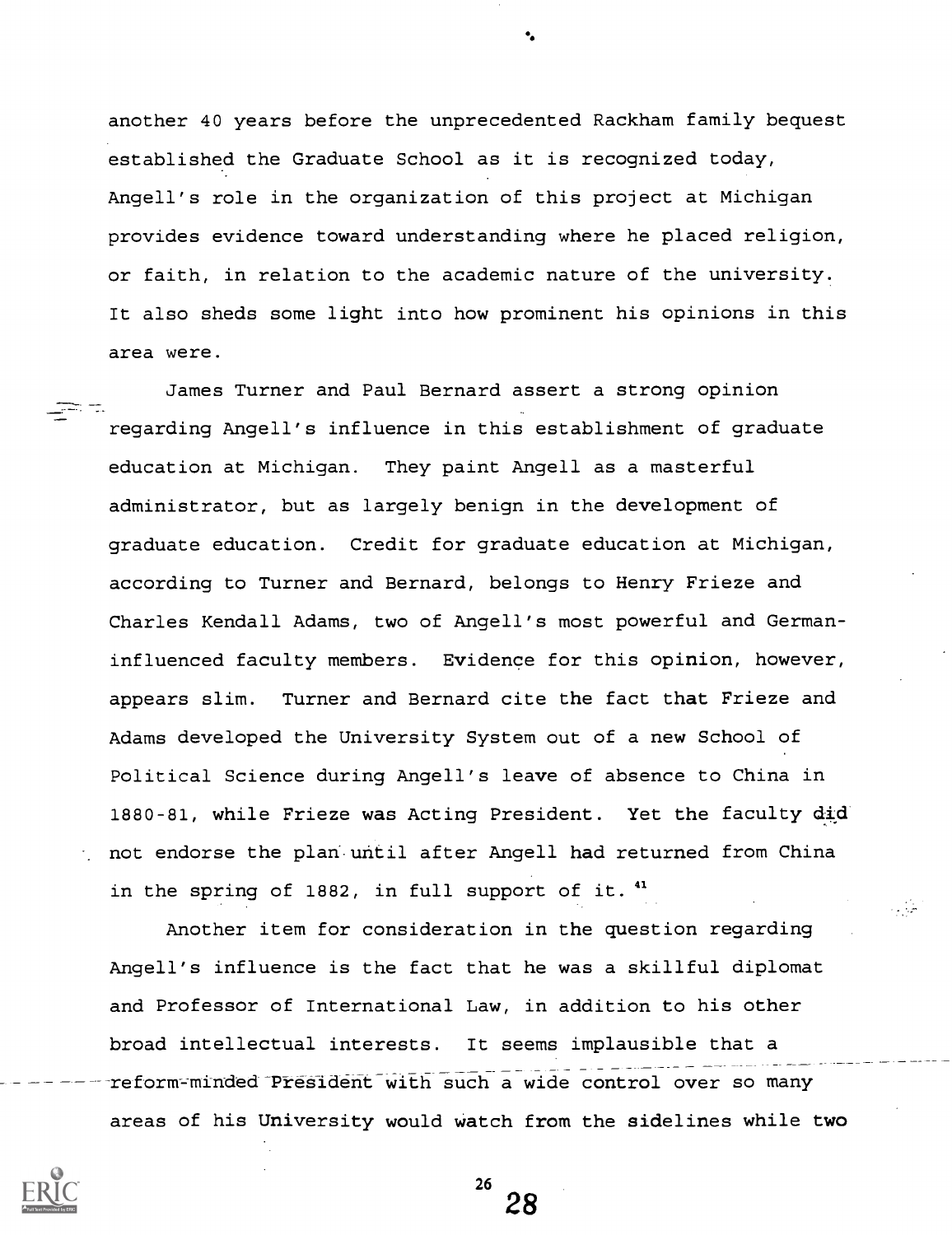faculty members, one of whom he had known for over thirty years, instituted a controversial progressive program in his own area of expertise into the University.

Whatever the case, the School of Political Science never fully made it off the ground as a prototype for American graduate training in the German tradition. Instead, the University continued to grant degrees to post-baccalaureate students in a haphazard fashion, until in the early 1890's, Angell reported to the Board of Regents the need for a more formal organization to give the increasing number of graduate students (ninety-five in 1890-91) the requisite attention. He urged in 1891 the formation of a faculty committee from the Literary Department to look into the matter, and report back to the Regents at a future date. One concern was that the current faculty members were stretched to their limits in balancing the teaching of undergraduates, and personal training and mentoring to the graduate students, who would undoubtedly "go hence to fill chairs of instruction in schools, seminaries, colleges and universities."<sup>42</sup>

Angell returned to the subject in his 1892 report, apparently presenting the findings of the Literary Faculty to the Regents. The strong message given by Angell in this Report was that it was time to take graduate education seriously. "We have reached so critical a point in our history, it is so obvious that we must now either accept a position in the rear of the larger universities with which we have long been keeping pace in the highest university work, or else make a vigorous forward movement..."<sup>43</sup> The Report emphasized the importance of graduate

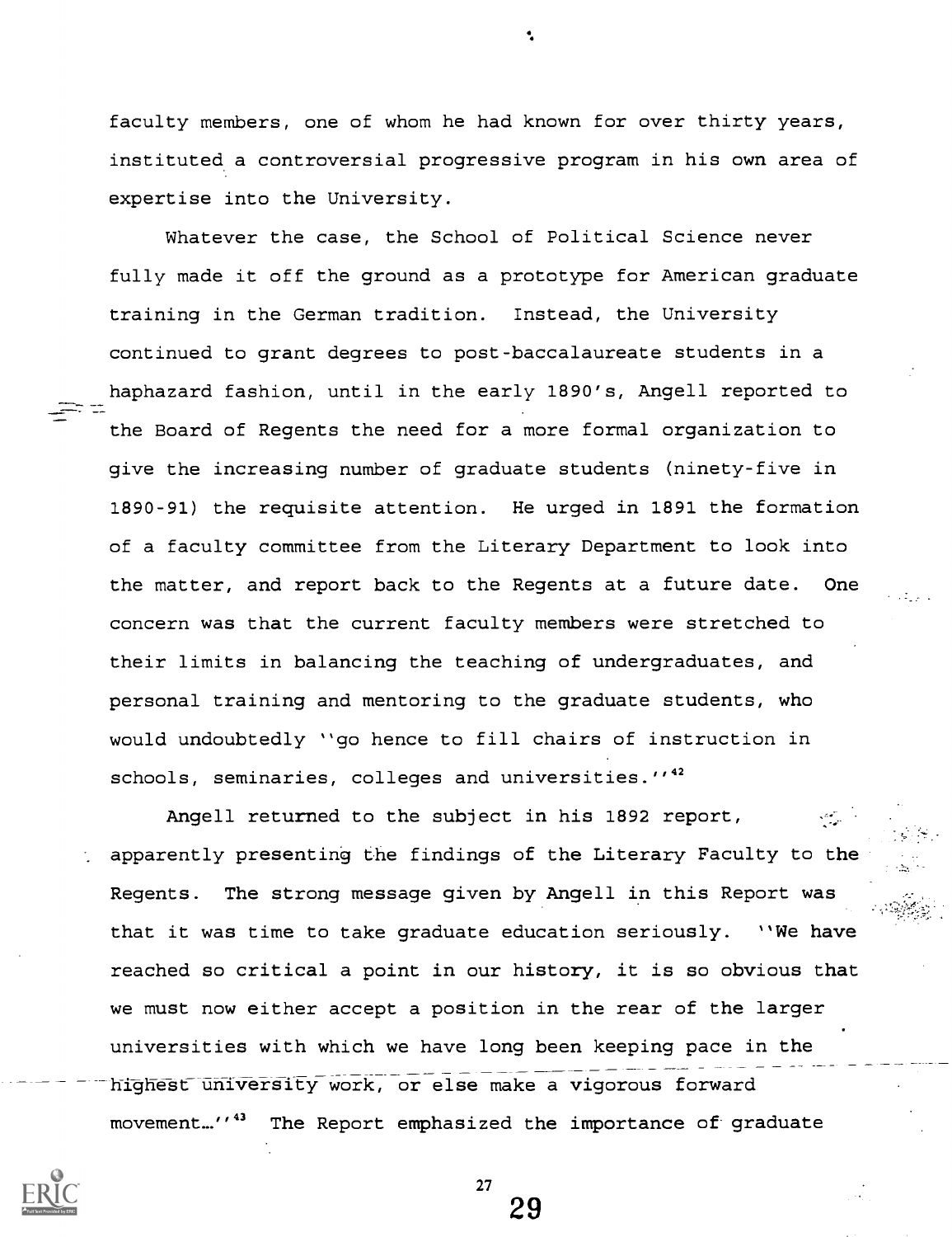work in the development of future college and university faculty, as well as the fact that this was, indeed, a realization of the vision of Henry Tappan regarding the real work of a genuine university. He was not naive about the costs, however, and called for an increase in teaching assistants, books, and other apparatus necessary in advanced research.

In the Report of 1893, Angell again revisited the issue, this time with some news of the effects of the Board's positive responses to his earlier requests for funding. He touted the success of the new program in terms of its ability to better prepare students to make "positive contribution[s] to scholarship or to scientific knowledge." He also was impressed by the idea of providing models of scholarship to the undergraduates as well as service to the university; stating that "if we can attract and teach a large body of gifted and aspiring graduate students, their presence will have a strong lifting and inspiring influence on the undergraduates, and their achievements in various spheres of intellectual activity after they leave us will be of immense service to the University."<sup>44</sup> Angell's  $\sim$ liberal Protestantism affected his outlook on the formation of the Graduate School because of the potential in graduate study to further the social progress already being made. Good scholarship, especially that which led to practical benefit to society, was as good a reason as Angell needed to support the endeavor.

Also mentioned in the 1893 report is the strong interest, both locally and nationally in Biblical Literature. This was an

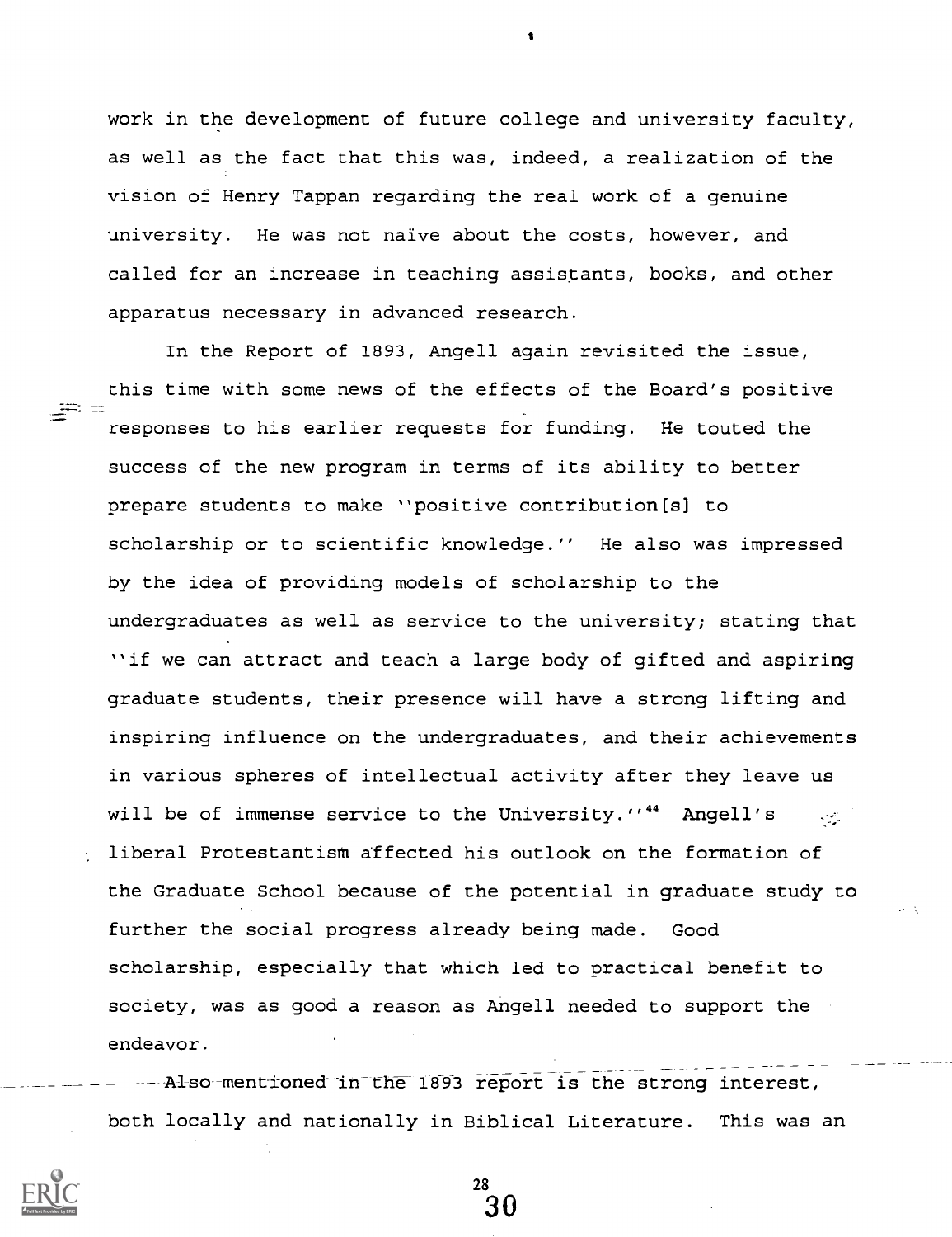area that the University had decided it would not enter on a formal basis, but Angell lauded the work of the Student Christian Association (SCA) and their program of Biblical Institutes. The Biblical Institutes were a series of voluntary lectures given on various Biblical themes by Michigan professors as well as visiting lecturers. The SCA was a large and popular student group on campus, the forerunner of the better-known YMCA and YWCA. The group's mission over time (it was founded in 1858) was broad, including everything from student Bible studies to the eventual development of several student services functions such as welcoming new students and hosting socials.

Here is where we see Angell's intentionality in regard to specific theological study as it relates to the university curriculum. As important as it was to him, he saw it as a peripheral academic pursuit that the University of Michigan had to associate with very carefully. He stated, "We cannot have a theological department. But if the guilds or other societies assemble theological studies here for instruction, we may, with propriety, and with satisfaction, receive such students to ourclasses."<sup>45</sup>

Seen as an either/or proposition, Angell's intentions regarding graduate education as it related to religious influence sent a mixed message. On one hand, the Graduate School would be a positive force for social growth and the spread of progress in society, and this was a good thing, and a religious expression for-Angell's liberal Protestantism. On the other hand, theology could not be one of the subjects taught formally at Michigan, and



29

# BEST COPY AVAILABLE 31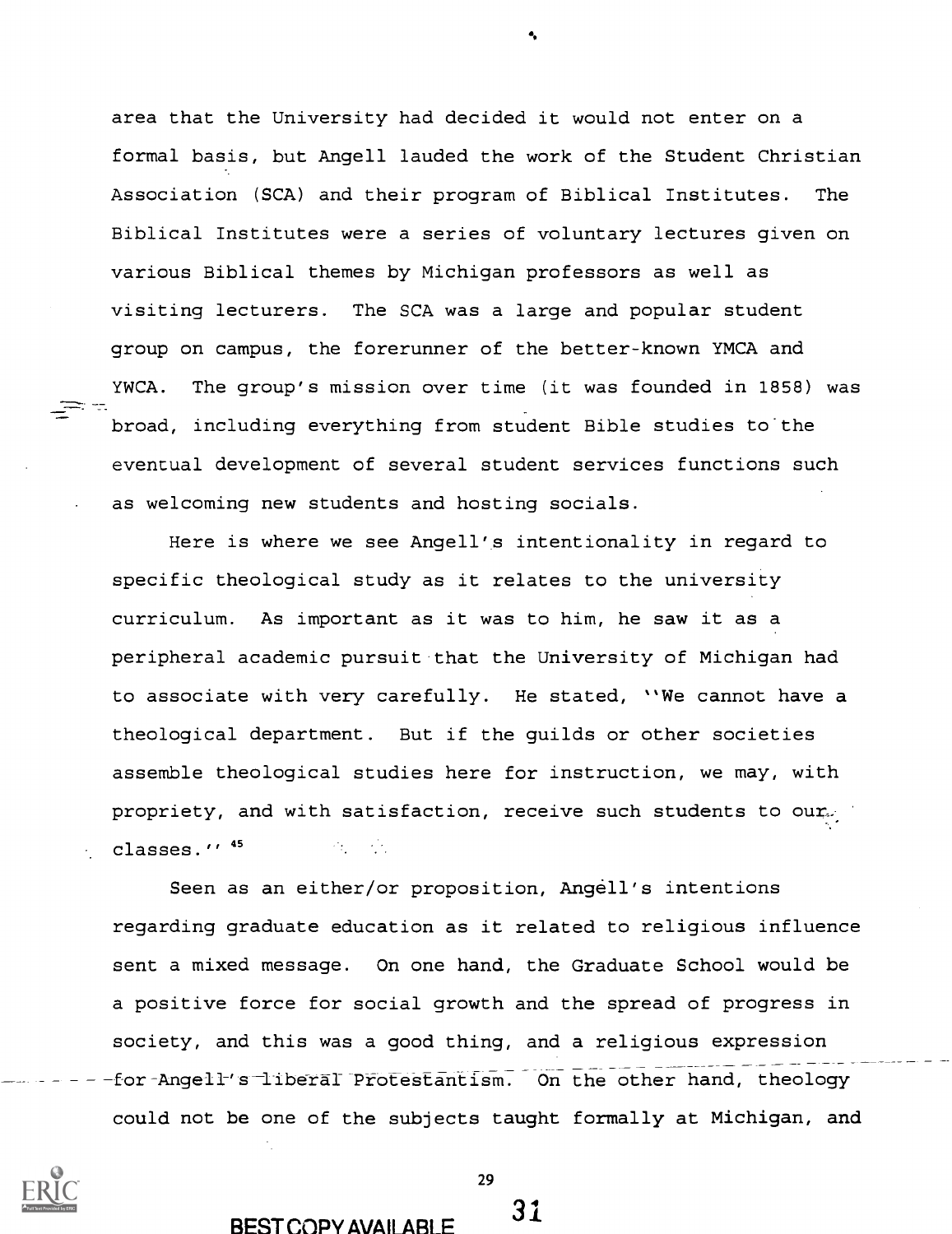this makes him suspect in terms of his advocacy for a Protestant influence in the academy. It seems evident enough that he was a proponent of his liberal Protestant ideology within the University, albeit not in any place of authority or in any part of the formal curriculum. This in itself is instructive of the fact that to Angell, the desired effect of Christianity on the University community was to be from the periphery, or the extracurricular.

#### Conclusion

gar e.

James B. Angell's devout and personal adherence to the dominant Protestant culture of his day, liberalism, provided him with a tremendous faith in the goodness of society, particularly those faculty members with whom he surrounded himself in hopes of providing the best education possible for his students. His unwavering belief in the desire and ability of Christian faculty to infuse their disciplines with their Christian faith did not foresee the eventual transition to a faculty whose personal faith systems were not orthodox or urgent, until it was too late to,do anything meaningful about it. To this end, over the course of his extended presidency, his agency in secularization encompassed an organic combination of intentionality, inadvertence, and inevitability as time marched on and society and the academy changed.

**人名马克** 

The development of this succession appears to have gone something like this. When he arrived in Ann Arbor in 1871, he was young, intelligent, highly regarded and experienced, well



30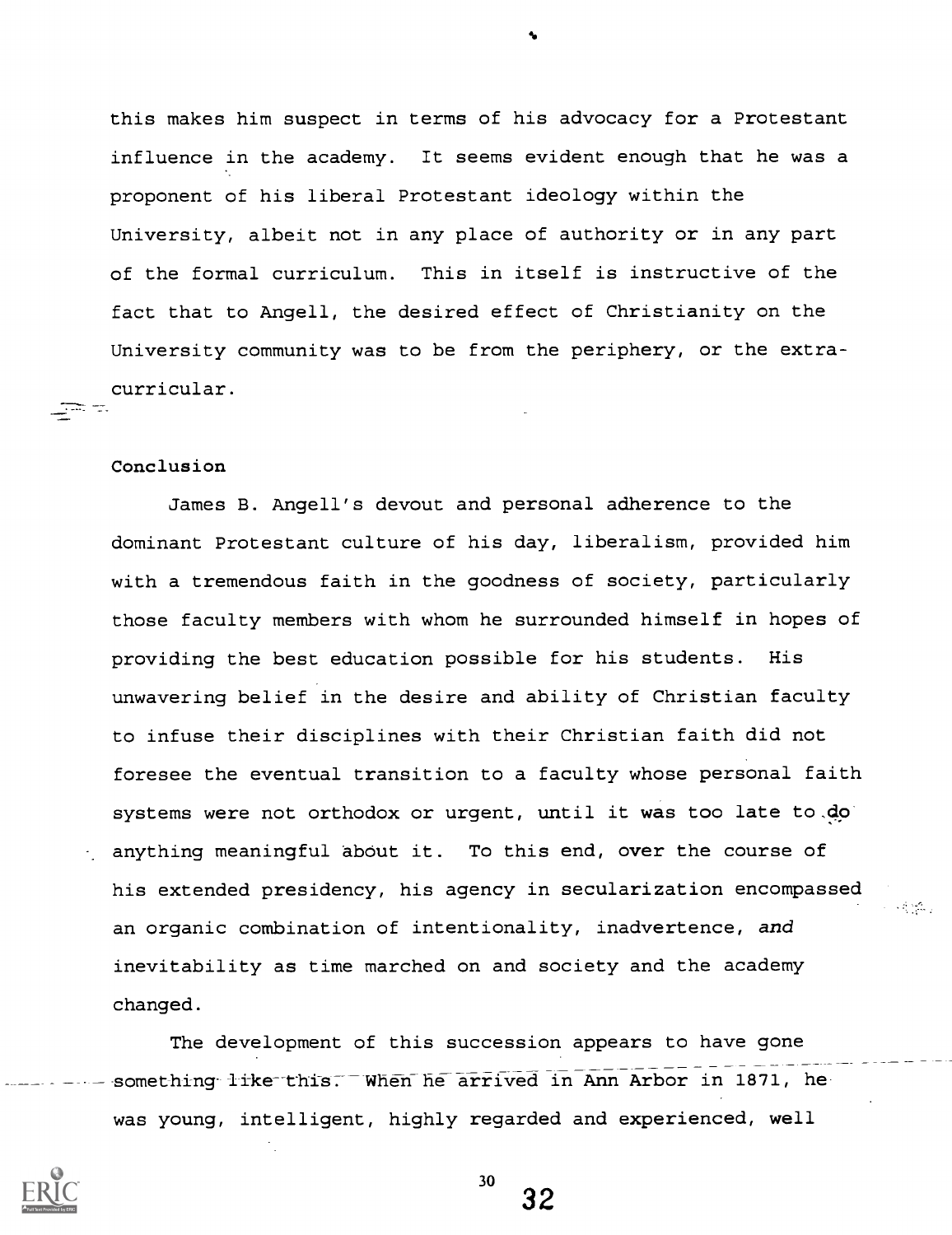connected, and wholly committed to the ideals of a liberal Protestantism that promised to unite the world of his religiously academic youth with the world of his scientifically academic future. Social progress seemed a lofty, but attainable goal, and the influence of the fledgling state universities held much promise to be situated in the center of such progress. To this end, he came into his position as the president of the University of Michigan intending to bring about certain changes that were in keeping with a Christianity that he held to be "more true" than that of traditional Christians. This was intentional influence toward a nonsectarian university that resulted in a secularization that he did not predict or anticipate.

As the decades passed, and the new generations of faculty emerged from their graduate studies either in Germany or the nascent research universities in America, a wider divide developed between the optimistic and genteel notions of liberal Protestantism and the hard-line scientific movement that began to take its place. This trend worried Angell, but he did his best to marry the two ideologies, fearing the worst if cold, heartless scientists were to take over his beloved liberal system of education. These were years of his inadvertent allowance of secular ideas to gain footholds in positions of power within the academy while maintaining earlier commitments to keep overt religious voices out of any central discussions regarding what would drive the University at its center. By secularizing traditional religion, sacralizing the liberal arts, and acknowledging empirical science as authoritative by its very



# 33

#### REST.COPY AVAII ABLE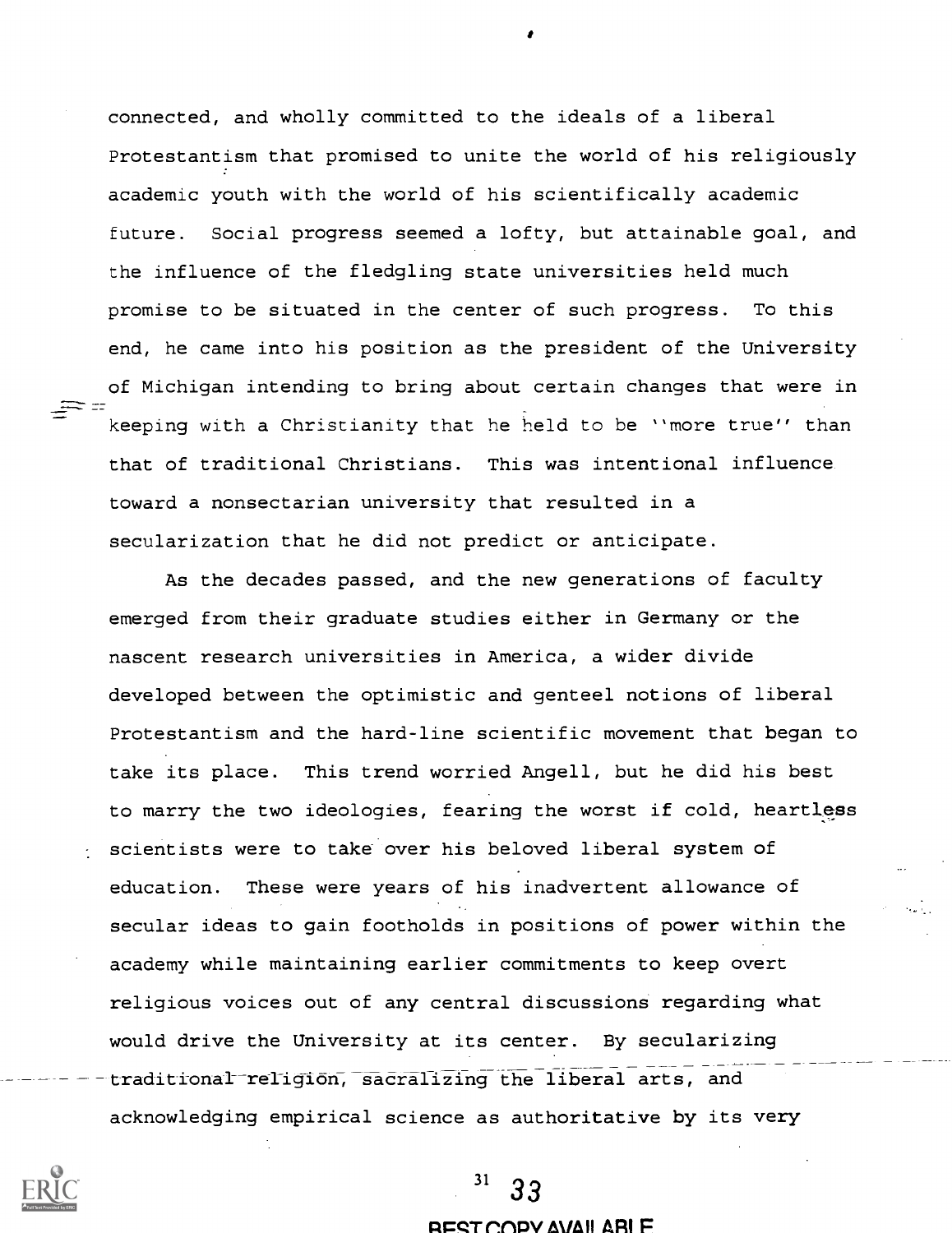nature, Angell and his contemporary liberal Protestant university builders established a virtual bedrock upon which secular empiricism could eventually hold ultimate sway with only occasional nods to the "spiritual" importance of the arts, humanities, and religion.

In his later years, from the turn of the twentieth century until his death in 1916, Angell seemed to realize the inescapable trend, and he began to wonder aloud about what had been wrought at his, and his contemporaries' hands. He began to see more clearly the power of the coming secularization, and lament the possibility that higher education without any values at its core might be not only unrecognizable, but also unworthy of respect. In a commencement address in 1902, he warned, "If all the munificent endowments, over which we are rejoicing, are to put an end to the good old days of 'plain living and high thinking,' and lead our ingenuous young men and young women to forget their pure and lofty and unselfish ideals, which have been the scholar's possession and inspiration, better, far better, that those endowments should have been sunk in the fathomless seas. If  $\mathbb{Q}_2$ learning should catch the spirit of plutocracy and be wedded to greed, the intellectual and the social consequences would be most disastrous."<sup>46</sup> Angell left office in 1909, his final decade of speeches and addresses more openly concerned with the students' spiritual response to the call of the Master than earlier. He seemed to realize the inevitability of the coming secularization, and he was outspoken to the end for a strong, liberal, Christian influence in his beloved University.

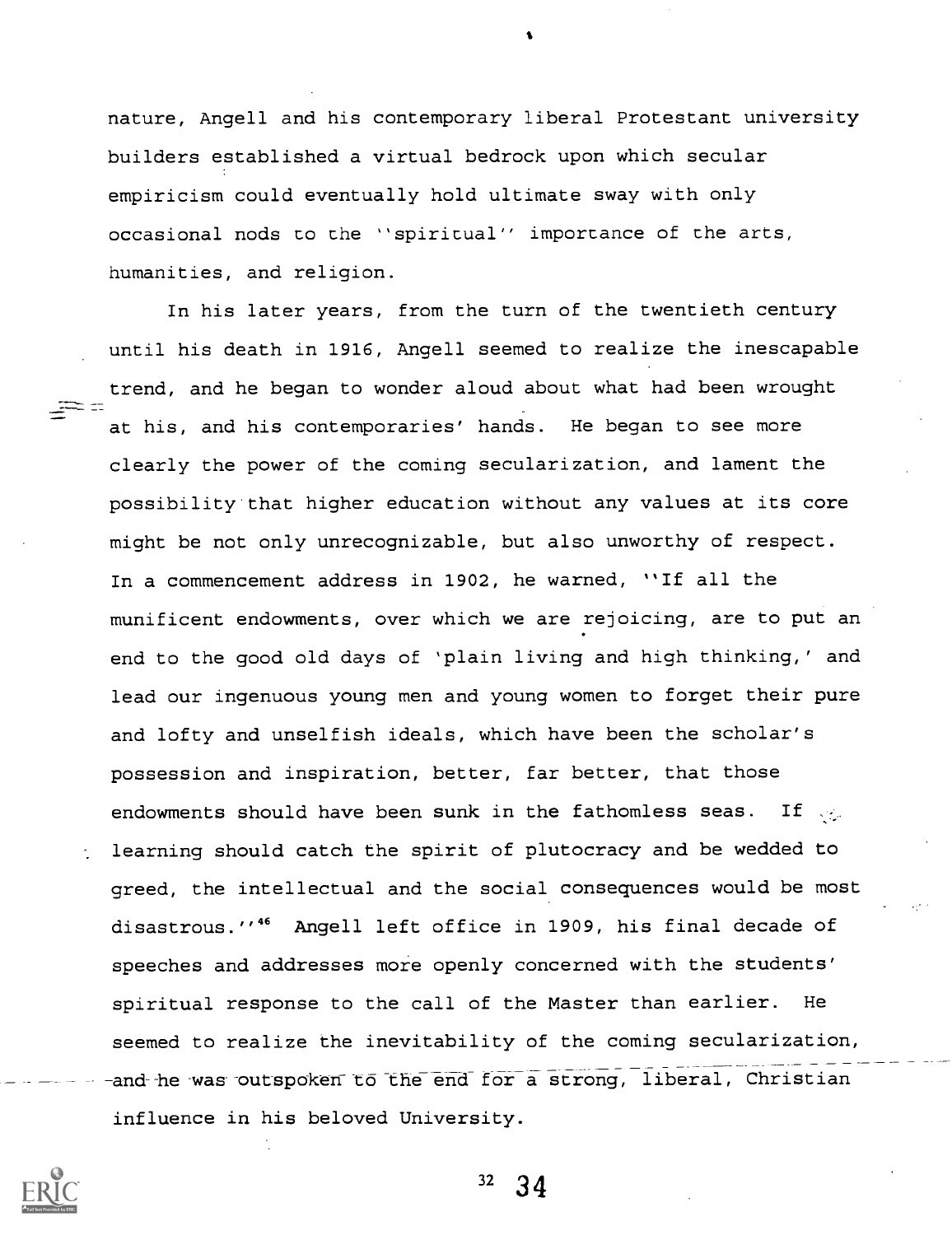James B. Angell's role in the secularization of the University of Michigan was a peculiar one. He played a middle ground in which he was perceived as irreligious by traditional, conservative Christians, and too pious and Christian for others, like Stephen McCracken in Detroit. As a member of a storied cohort of highly influential university builders, he held tremendous sway over the religious life of the University. But this influence could only go so far. During his tenure, the number of faculty over which he presided grew from just thirtythree in 1871 to over one-hundred in 1909, when he retired. Specialization increased among the disciplines as a result of an increasing Germanic influence tempered by American needs, and the student population grew from around 1,000 to over 5,000.<sup>47</sup> Much of Angell's time by the latter presidential years became tied up in administrative and fund raising activities.

The influence that he exerted over the University with respect to its relationship to religion was direct and purposeful. Angell's liberal Protestant belief system made every effort to marry religion with modern scholarship and science, .but his belief system was party-line liberal-Protestant when choosing a dominant alliance: he (implicitly) chose empirical science every time. His influence in this respect was tremendous. Because he positioned himself in the center of the dominant faculty culture with respect to religion, refusing to cater to any one sect over another, and shunning theological dogma, Angell found little opposition to his bold decision-making and overtly Protestant bias.



 $33 \quad 35$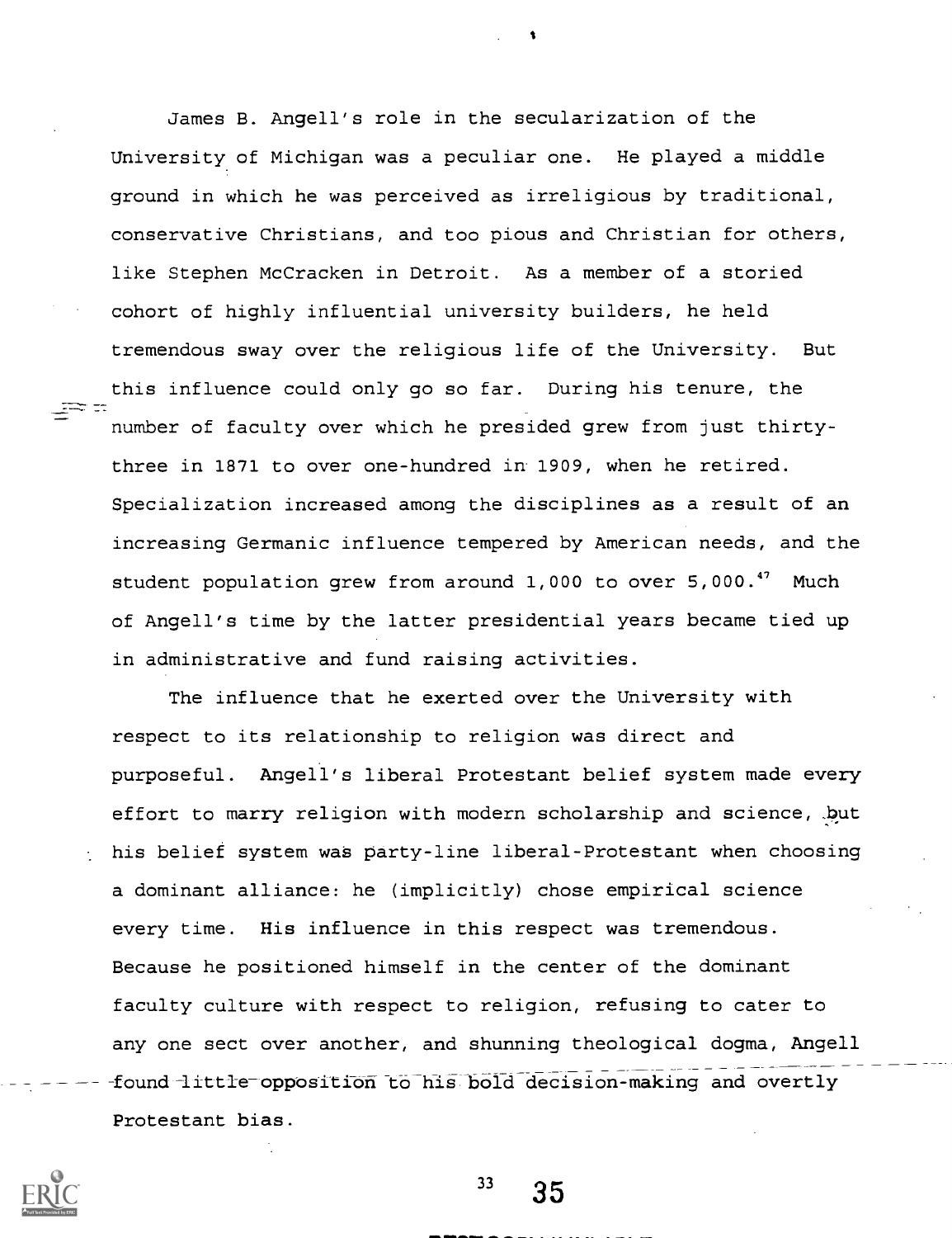He ended his distinguished career demonstrating a healthy blend of optimism in the spirit and potential of humanity, and lament for the increasing spirit of humanism. His 1905 baccalaureate discourse was telling in its subject matter. In the address, entitled "The Old and the New Ideal of Scholars," Angell brought out the advantages and disadvantages of the competing views of scholarship; he set up the dialectic as "culture" versus "research." Manifesting his role as a bridge between them, he thus hedged,

> "As we review this brief inspection of the two types of scholarship and of two kinds of study, I think we shall agree that a proper combination of them is better than exclusive devotion to either alone. We should make ourselves familiar with the learning of the past not only for its charm, for its inspiring example of the fruits of patient toil, for its masterpieces of genius, but also because it furnishes the foundation on which to build in all our work of research."<sup>48</sup>

Ever the academic politician, Angell maneuvered through a period of tremendous change, particularly in regard to the role of religion in the academy, with a trademark combination of a solid foundation in traditional classicism, and a healthy endorsement of progressive reforms.

<sup>'</sup> William Ringenberg, The Christian College: A History of Protestant Higher Education in America (Grand Rapids, MI: Eerdman's, 1984) 84. Bradley Longfield sets a more accurate context by adding that this description may have



36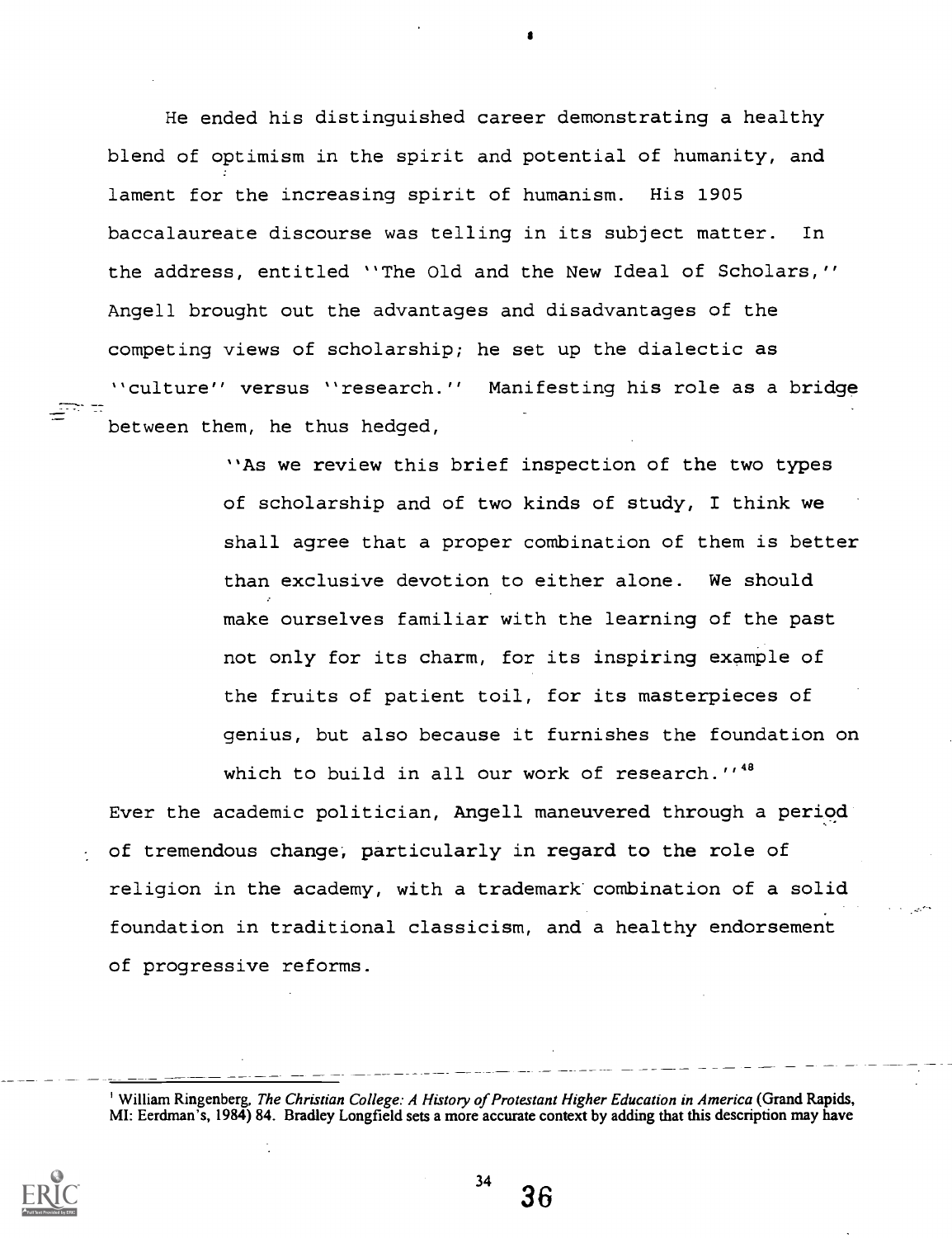fit most of the public Midwestern universities of this era; in George Marsden and Bradley J. Longfield, The Secularization of the Academy (New York: Oxford University Press, 1992, 49.

= Some of this, of course, is due to the length of Angell's tenure, 38 years, but biographers of the University of Michigan history are in general agreement that Angell's faith was instrumental to him in his presidency. See Shirley W. Smith, James Burrill Angell: An American Influence (Ann Arbor: University of Michigan Press, 1958), 338-49; Wilfred Shaw, "James Burrill Angel and the University of Michigan," *Michigan History Magazine, v. II,* no. 2, April, 1918, 16, 17; Howard H. Peckham, *The Making of the University of Michigan, 1817-1992* (edited and updated by Margaret L. Steneck, and Nicholas H. Steneck) (Ann Arbor: University of Michigan Press, 1992); Victor R. Wilbee, "The Religious Dimensions of Three Presidencies in a State University: Presidents Tappan, Haven, and Angell at the University of Michigan," Ph.D. dissertation, University of Michigan, 1967, 201-04. and George Marsden, The Soul of the American University: From Protestant Establishment to Established Nonbelief (New York: Oxford University Press, 1994), 167-78.

Among many others see especially Richard Hofstadter and C. DeWitt Hardy, The Development and Scope of Higher Education in the United States (New York: Columbia University Press, 1952); Frederick Rudolph, The American College and University: A History (Athens, GA: The University of Georgia Press, 1962); Laurence Veysey, The Emergence of the American University (Chicago: University of Chicago Press, 1965); Marsden, The Soul of the American University; and Julie Reuben, The Making of the Modern University: Intellectual Transformation and the Marginalization of Morality (Chicago: University of Chicago Press, 1996).

<sup>4</sup> Hofstadter and Hardy, especially, seem to confuse secular and nonsectarian throughout their book. Universities were clearly nonsectarian by the early part of the twentieth century, but whether they were "secular" or not remains in dispute. See especially Kememy's treatment of Princeton, P. C. Kemeny, Princeton in the Nation's Service: Religious Ideals and Educational Practice, 1868-1928 (New York: Oxford University Press, 1998).

5 A couple of notable exceptions include Victor Wilbee's unpublished dissertation, "Religious Dimensions," 156- 215, and George Marsden, The Soul of the American University, 167-80.

<sup>6</sup> See James Turner & Paul Bernard, "The 'German Model' and the Graduate School: The University of Michigan and the Origin Myth of the American University." *History of Higher Education Annual*, v. 13, 1993, 69-97. See James B. Angell, "The Widening Horizon," Baccalaureate Address, University of Michigan, 1900; "The Old and New Ideal of Scholars" A Baccalaureate Discourse, University of Michigan, 1905; "The New Era in Higher Education," Baccalaureate Address, University of Michigan, 1902.

<sup>8</sup> Marsden, The Soul of the American University, 156-59.

 $^{\circ}$  See note 3.

<sup>10</sup> In this essay secularization will refer to the lessening of religious influence in higher education. For a general summary of its relationship to disestablishment, and a more thorough treatment of its use in recent literature, see Marsden and Longfield, The Secularization of the Academy, 4-7; and Marsden, The Soul of the American University, 6-7.

<sup>11</sup> D.G. Hart identifies four traditional accounts that were influential in the period between 1955 and 1976: Veysey, Emergence, 21-56; Richard Hofstadter and Walter P. Metzger, The Development of Academic Freedom in the United States (New York: Columbia University Press, 1955); John S Brubacher and Willis Rudy, Higher Education in Transition (New York: Harper and Row, 1976); Rudolph, American College and University. In D. G. Hart, "Christianity and the University in America: A Bibliographic Essay," in George Marsden and Bradley J. Longfield, The Secularization of the Academy, 303-09. Examples of revisionists emerging in the mid-1980's are: James Turner. Without God, Without Creed: The Origins of Unbelief in America (Baltimore: The Johns Hopkins University Press, 1985), xiii; Marsden, The Soul of the American University; Reuben, Modern University; Kemeny, Princeton in the Nation's Service. These are just four more recent voices with perspectives that differ from the traditional view of how and why secularization or unbelief occurred.<br><sup>12</sup> Ringenhere, *The Christian Call* 

Ringenberg, The Christian College, 115.

<sup>13</sup> Marsden, *The Soul of the American University*, 3-8, 156-9.

<sup>1</sup> I owe this idea to the generous reviews of Nicholas and Margaret Steneck, personal communication.

<sup>15</sup> Marsden, *The Soul of the American University*, 312.

 $16$  Ibid., 8, 156-159; Reuben, Modern University, 13.

<sup>17</sup> James B. Angell, "The Relation of the American Colleges to Christianity," Paper read before the United States Evangelical Alliance, October 30-November 2, 1877 (Detroit); James B. Angell, "Christianity and Other Religions Judged by Their Fruits," (Ann Arbor, 1892); James B. Angell, The Reminiscences of James Burrill Angell (New York: Longmans, Green, and Co, 1911); James B. Angell, Selected Addresses (New York: Longmans, Green, and Co, 1912). The collection of James B. Angell Papers in the Bentley Historical Library at the University of Michigan is extensive; the works listed provide a small sampling of his related speeches.

Marsden, The Soul of the American University, 8, 176-78.

<sup>19</sup> Reuben, Modern University, 13.

26 Ibid., 14.

<sup>21</sup> In addition to the above-mentioned-biographical-sources, Angell's biography can be read in numerous histories of The University of Michigan, including: Kent Sagendorph, Michigan: The Story of the University (New York: E. P. Dutton & Co., Inc.); or in Angell's own work, The Reminiscences of James Burrill Angell (New York: Longman's Green, & Co., 1911).



#### RESTOODV AVAILADIE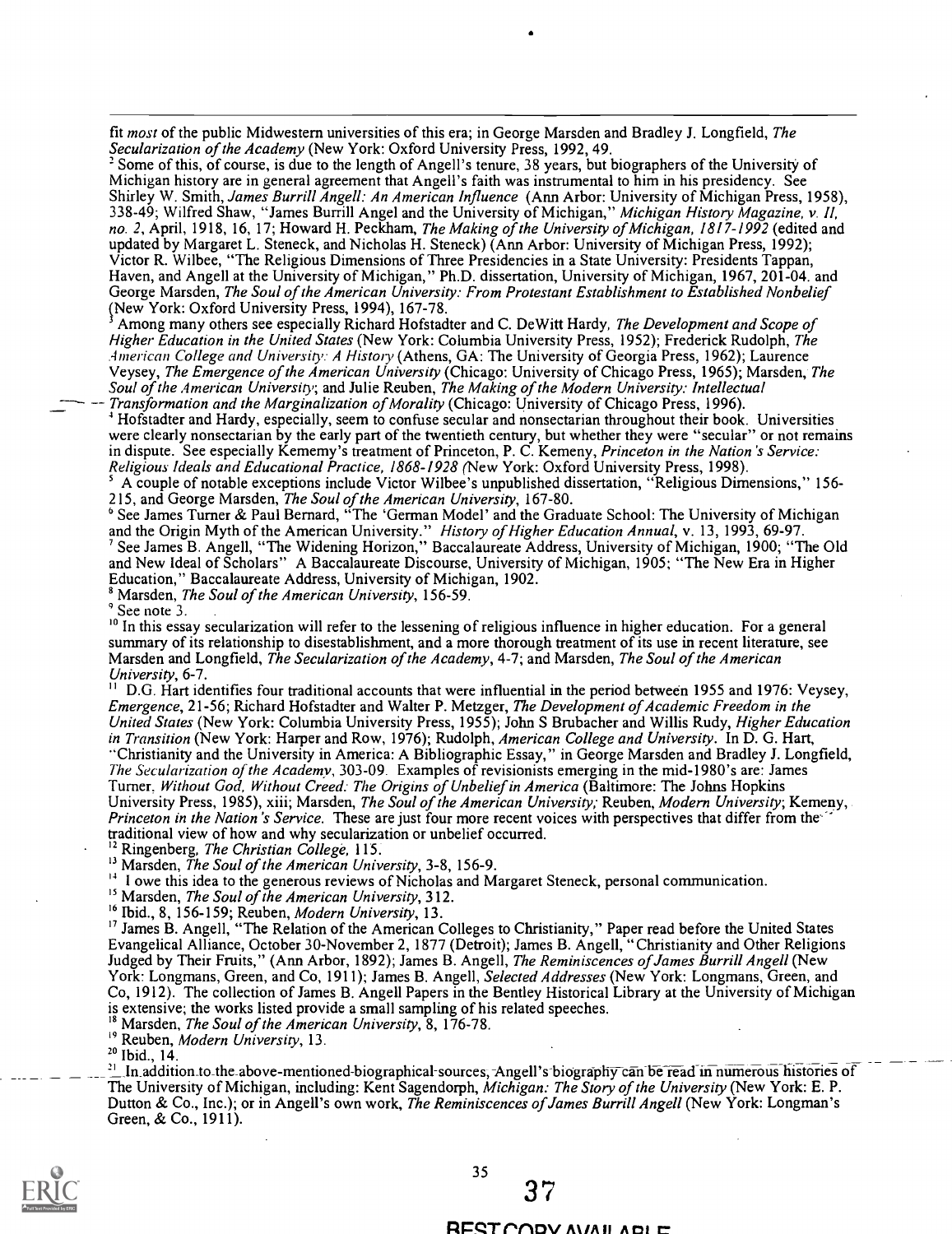<sup>23</sup> Francis Wayland, *Elements of Political Economy*, 2<sup>nd</sup> ed. (1852 [1837]), cited in Marsden, *The Soul of the* American University, 102, f. 3. Also, Wayland The Elements of Moral Science, rev. and improved ed. (New York, 1865), cited in Reuben, Modern University, 21.

<sup>24</sup> For a thorough discussion of the German ideal, and Wayland and Tappan's role in adapting it to American higher education, see Marsden, The Soul of the American University, 102-10.

<sup>25</sup> Angell, Reminiscences, 33, 4.

<sup>26</sup> James B. Angell, "The Permanent Elements of Puritanism," Angell Papers, Box 8, [323]. Bentley Historical Library, University of Michigan. This address was apparently given again in 1883 to the Chicago Congregational Club at their Forefather's Day celebration.

Kemeny, Princeton in the Nation's Service, 184.

<sup>28</sup> For a helpful treatment of liberal Protestantism and its ascendance, see Bradley J. Longfield, "From Evangelicalism to Liberalism: Public Midwestern Universities in Nineteenth Century America," in Marsden & Longfield, Secularization of the Academy, 46-73.

Kemeny, Princeton in the Nation 's Service, 150.

 $30$  James Turner, "Secularization and Sacralization: Speculations on some Religious Origins of the Secular

Humanities Curriculum, 1850-1900," in Marsden & Longfield, Secularization of the Academy, 74-106. 31 James B. Angell, "The State and the Student," Baccalaureate Address, University of Michigan, Ann Arbor, 1909, 17.

 $^{32}$  James B. Angell, "The Spiritual Opportunities of Secular Education" Address given at the Convention of the Congregational Brotherhood, Detroit, 1907. Angell Papers, Bentley Historical Library, Box 10, [458].

<sup>33</sup> Letters, H. L. Butterfield, President of Albion, to Angell, May 10, 1880; W. B. Williams to Angell, May 15, 1880; Angell to W. B. Williams, May 17, 1880. Angell Papers. All quoted in Wilbee, *Religious Dimensions*, 199.

"Prexy" was a common term of endearment attached to nineteenth century college presidents.

<sup>35</sup> James B. Angell, "Inaugural Address" in Selected Addresses, 29.

<sup>36</sup> Victor R. Wilbee, "The Religious Dimensions of Three Presidencies," 201-04.

<sup>37</sup> Michigan Legislature, Legislative Journal, Daily Proceedings (Lansing, 1873), p. 1780. Quoted in Wilbee, *The* Religious Dimensions of Three Presidencies, p. 203.

<sup>38</sup> "President's Report", in the Proceedings of the Board of Regents, University of Michigan, Ann Arbor, October 21, 1891.

<sup>39</sup> James B. Angell, "State Universities: Their Difficulties, Their Advantages, Their Needs." Address given at the University of Nebraska's twentieth anniversary, February 15, 1889. Angell Papers, Bentley Historical Library, University of Michigan, Ann Arbor, newspaper clipping, Box 9, [370].

James B. Angell, "The Relation of the American Colleges to Christianity." A paper read before the United States Evangelical Alliance at the conference held at Detroit, Oct. 30 – Nov. 2, 1877, 68. Angell Papers, Bentley Historical Library, University of Michigan, Ann Arbor.

Turner & Bernard, "The 'German Model' and the Graduate School," 69-97.

 $42$  "President's Report," 1891, 562-63.

<sup>43</sup> "President's Report," 1892, 80.

"President's Report," 1893, 195.

45 Ibid., 197.

James B. Angell, "The New Era in Higher Education", Baccalaureate Address, University Hall, June 15, 1902.

<sup>47</sup> Peckham, The Making of the University of Michigan, 77-8. 112, 123.

48 James B. Angell, "The Old and New Ideal of Scholars," 10.



<sup>36</sup> 38

## BEST COPY AVAILABLE

<sup>&</sup>lt;sup>22</sup> Angell. *Reminiscences*, 10,11.